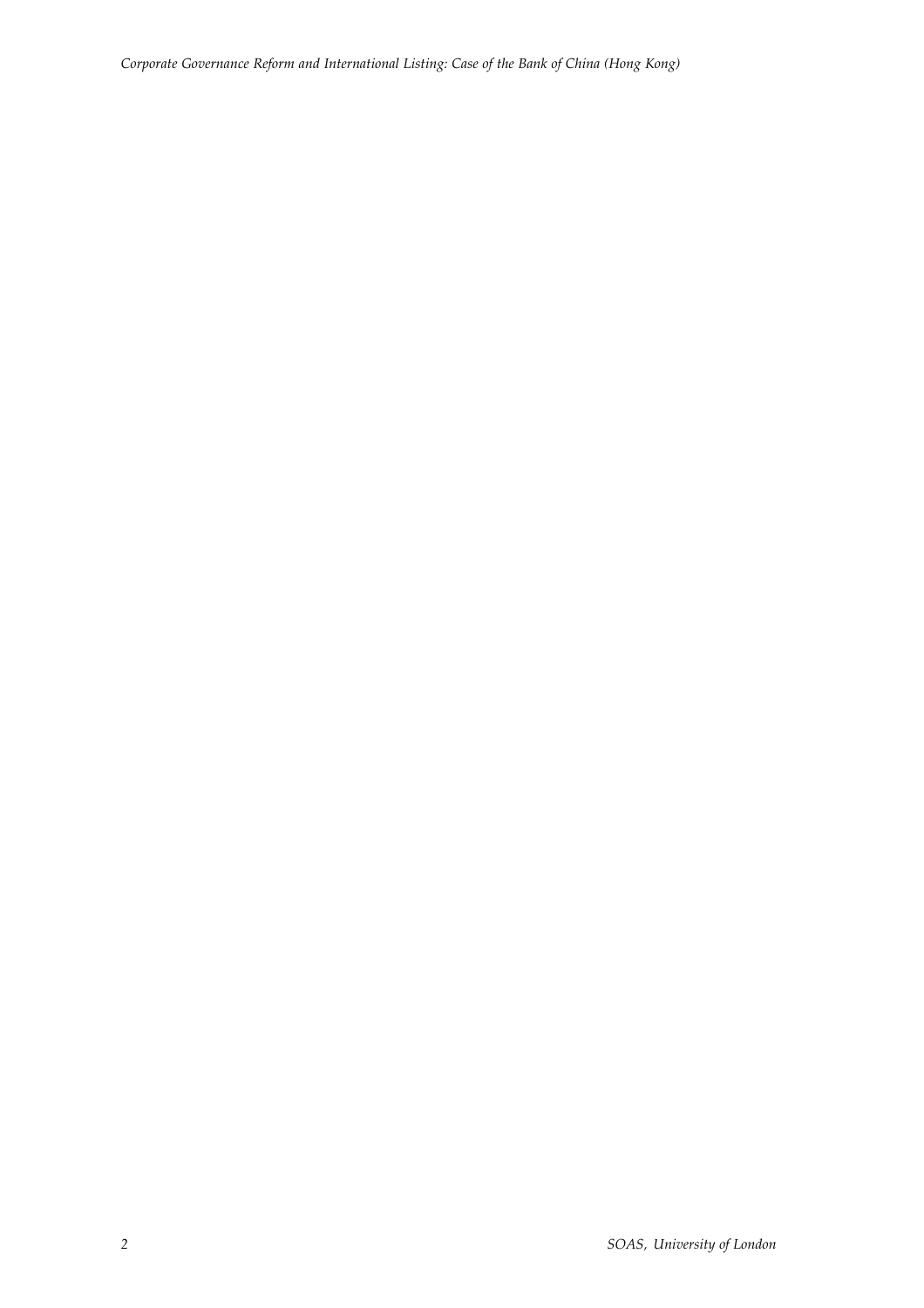## **1. Introduction**

The question of how corporations are governed has become a topic of great concern in both developed and developing economies. This concern has been particularly acute in transition and developing economies such as China. The literature has largely focused on the relationship between corporate governance and domestic institutions, and in particular on how the legal system determines the system of governance (La Porta *et al*, 1997, 1998, 1999, 2000; Levine, 1999). It suggests that in order to facilitate capital market development, emerging economies should converge towards governance systems that offer strong investor protection. However there are specific difficulties for emerging economies in converging to international systems of governance. The forces that tend to promote convergence, such as the presence of active institutional investors, internationalisation of markets and competitive incentives, are absent in many emerging economies, thus making convergence at a national level almost impossible (Coffee, 1999). This however does not imply that progressive firms in emerging economies will not have an incentive to converge with international governance norms. Even in an economy with weak legal and market institutions, it is possible for those corporations that are prepared to bond themselves, install more creditable monitoring controls and meet higher standards of corporate governance to attract large amounts of external equity investment. One way for firms to compensate for weak domestic legal systems which has been observed in transition and developing economies is the process of gaining an international listing.

In the case of China, the credit ratings of internationally listed companies are typically higher than those of their domestically listed industrial peers. At the group aggregation level, 36 per cent (28/78) of the internationally listed are currently qualified for XFN-Far East China Credit Rating,<sup>1</sup> whereas the corresponding figure for the domestically listed is 11 per cent (132/1243). None of the domestically listed companies achieves the top ratings of AA+ and AAA. In contrast, 3 internationally listed companies achieve AAA and another 3 achieve AA+, together accounting for 8 per cent of the total internationally listed companies (Xinhua Financial Network, XFN hereafter, 2003).

As the first example of partial privatisation of large state-owned banks in China, the Bank of China (Hong Kong) (BoCHK) provides an interesting case of how international listing works in the intended direction. Prior to its IPO, banking experts viewed the Bank of China (BoC) and its overseas subsidiaries as a type of anomaly. It had all the characteristics of a third world bank including its governance practices, management abilities and risk-controls, yet its overseas subsidiaries have operated in highly competitive and regulated markets including London, Hong Kong and New York.<sup>2</sup> Operating in highly regulated markets has forced the BoC to adopt relatively higher standards of accountability than its domestic peers. For example, it

 $\frac{1}{1}$  Xinhua Financial Network (XFN) and Shanghai Far East Credit Rating Co. Ltd (Far East) started to rank credit risks of China's listed companies in January 2002, named as the XFN-Far East China Credit Rating. This is a pioneering undertaking in China. The rating is based on international standards and pays special attention to corporate governance concerns, given the generally perceived poor records on corporate governance in Chinese companies (XFN, 2002).

<sup>2</sup> See, for example, "Bank of China Pre-Markets IPO", FinanceAsia.com, 24 June 2002.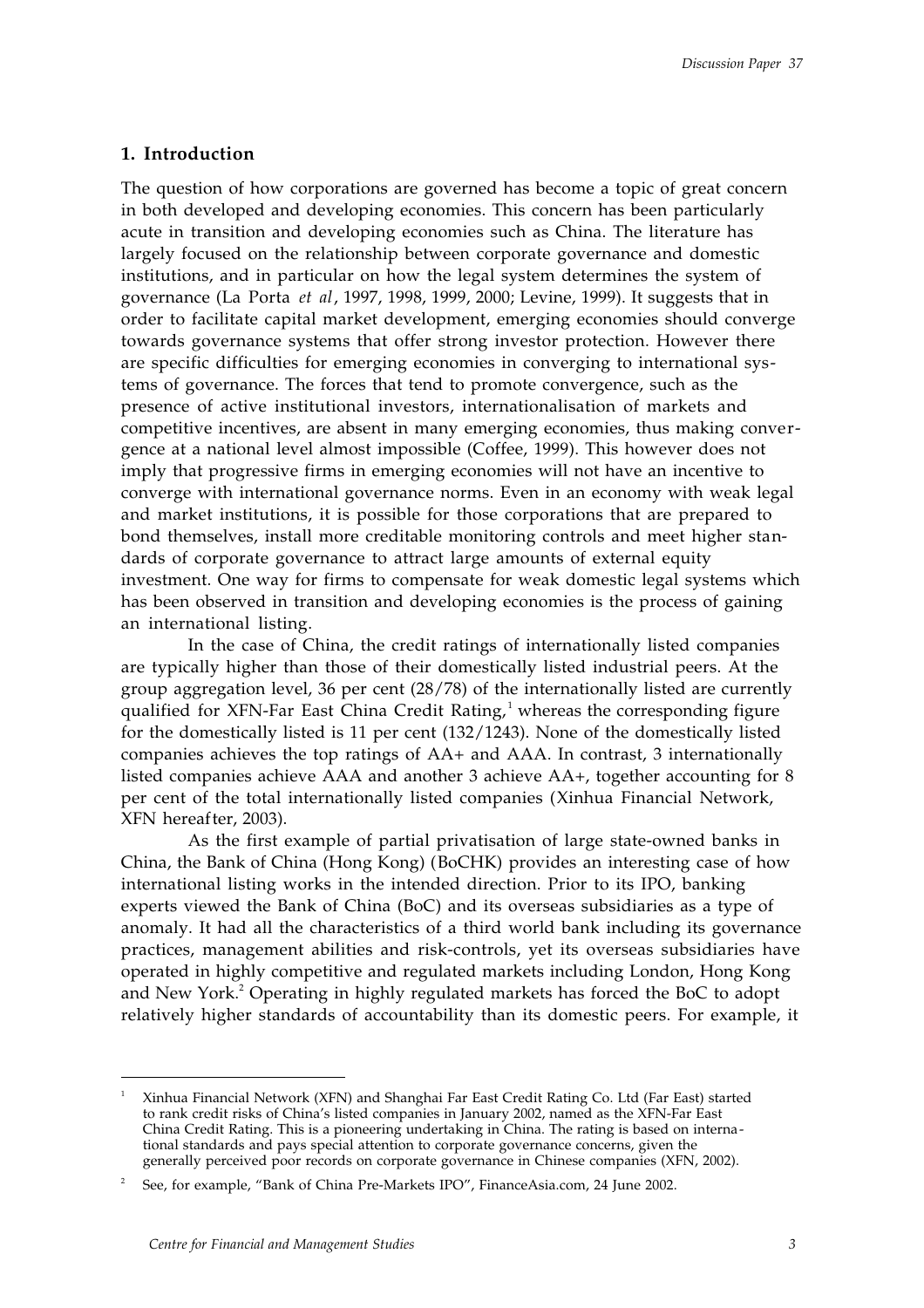was the only one of China's state banks to publish a capital risk assets ratio.<sup>3</sup> The floatation of the BoCHK in 2002 brought to the public domain significant information regarding the operation of the bank. The IPO preparation and the floatation forced a house-clearing of third world practices, with the revelation of a range of irregularities both abroad and within the Bank's domestic operations.<sup>4</sup> The case of the BoCHK demonstrates that the preparation for international listings is able to force a degree of due diligence upon corporations, consequently improving corporate governance.

Existing research on the corporate governance of China's shareholding system has largely focused on how China's domestic institutions shape the corporate governance of listed companies. These include the relationship between corporate shareholding structure and performance (Xu and Wang, 1999, Qi *et al*, 2000), stock returns and government share transfers (Berkman *et al* 2002), corporate value and the government shareholding (Tian, 2002), and managerial discretion (Chang and Wong, 2002). These studies have shed light on the operation and functioning of China's stock markets and on how institutional constraints such as state ownership limit the ability of enterprises to improve corporate governance. However, little attention has been paid to investigating and explaining the innovative actions of progressive enterprises operating under such constraints. This paper intends to go beyond the tradition of examining the constraint nature of existing institutions. In other words, the emphasis of this paper is not on how existing institutions constrain or limit innovative actions of progressive enterprises, but rather on how they enable actions of, or create opportunities for, those who understand and use them (Bruton and Ahlstrom, 2003). More concretely, it examines how international listings have enabled state enterprises to improve their corporate governance in an innovative manner despite severe domestic institutional constraints.

The rest of the paper is organised as follows. Section 2 discusses the practical benefits for firms seeking an international listing and reports the disparity in credit ratings between internationally listed companies and their domestically listed peers. Section 3 analyses the motivation of the government to allow the partial privatisation of a large state-owned bank via an international listing. Sections 4–6 present the case study of the BoCHK. The case study includes an analysis of the IPO-induced restructuring (Section 4), an examination of transparency and accountability (Section 5), and a comparative investigation of BoCHK's business strategy and financial performance with reference to major international banks in the region (Section 6). Finally, Section 7 concludes the paper by exploring the implications for corporate governance reform in China.

## **2. Does Listing Abroad Make Difference? – Disparity of Credit Ratings**

The question of why enterprises from emerging markets have shown willingness to be monitored by more developed capital markets abroad has been relatively unexplored in corporate governance literature. There are general analyses of the practical benefits for firms seeking an international listing. These benefits include securing cheap equity capital to finance new investment, allowing owners to divest control-

<sup>—&</sup>lt;br>3 "Disclosure slowly moving nearer international norms", *South China Morning Post*, 28 September 2001.

<sup>4</sup> "Irregularity committed by BoC branch in New York", *People's Daily*, 6 March 2002.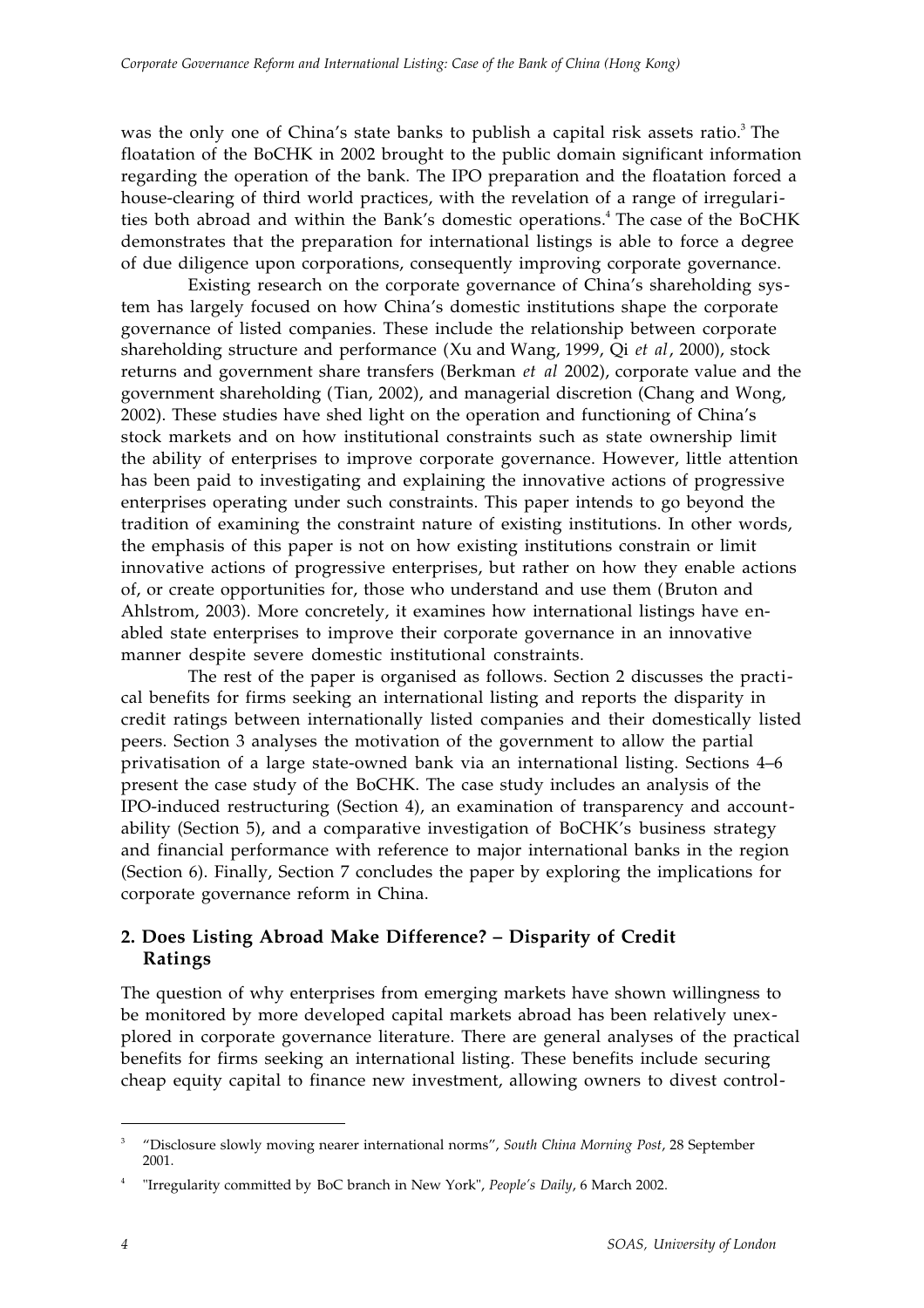ling stakes on more liquid markets, preparation for foreign acquisitions, or improving the firm's reputation (Pagano *et al*, 2002). By examining international listings of EU and US companies, Pagano *et al* (2002) suggest that companies from countries with relatively weaker shareholder protection are more eager in seeking foreign listings. This implies that there is a pay-off for firms in converging to better governance practice. Korczak and Bohl (2002) observe permanent value enhancement and cumulative abnormal returns for enterprises from Central and Eastern Europe which have cross-listed on international stock markets. It is found that adopting an international listing contributes to attracting new international investors and improving stock liquidity.

The governments of transition economies increasingly view foreign listings as a useful means to advance the process of state-owned enterprise (SOE) reform. For example, the China Securities Regulatory Commission (CSRC), the state appointed regulatory body in charge of China's securities markets, publicly advocates the significant benefits for enterprises listing on international stock markets  $(www.csrc.com cn)$ . These include the benefit that international listings serve as a creditable way to clarify the ownership structure of SOEs and to impose modern corporate governance structures on the listed companies. International listings enable enterprises to draw on the experiences and practices of developed markets. They also serve to strengthen the contact and exchanges between China and the international securities communities, and to promote the adaptation of international standards in accounting, auditing and information disclosure.

For China's large SOEs, which have played a significant role in the economy, international listings offer the opportunity of accessing greater pools of international capital, and also the opportunity to enhance their international reputation. Many of China's large enterprises now have aspirations to compete on the global market (Nolan, 2001). The problem for these enterprises is that, given domestic institutional constraints and the gradual nature of China's economic reform, it is likely to take some time before China can converge with international governance norms as suggested by Coffee (1999). Equally problematic is the fact that institutional investors tend to rate countries' governance as a whole. For example, Calpers – one of the largest US pension funds, which has almost \$1.8 billion invested in emerging markets – recently ruled out investing in China's stock markets due to stability and transparency concerns (*South China Morning Post*, 20 February 2003). It is also widely acknowledged that trading on China's stock markets is wildly speculative and subject to insider manipulation.<sup>5</sup> Given the features of underdeveloped capital markets in China, a growing number of enterprises have chosen to list on developed international markets. Between 1993 and June 2003, 78 enterprises raised capital through overseas equity issues (www.csrc.com.cn).

The crucial question for international listings is to what extent these companies can be distinguished from their peers that have listed on domestic stock markets. One practical way to do this is to check credit rating tables constructed by reputable commercial rating agents, as investors and creditors usually do. In developed economies, company ratings mainly provide a comparable measure of a firm's reputation and creditworthiness, given the limited measurable variations across

<sup>-&</sup>lt;br>5 In 2000, five of the companies with the worst balance sheets for 1999 were among the top 10 performing B shares. See "Zhou issues a veiled warning on market manipulation", *South China Morning Post*, 15 February 2001.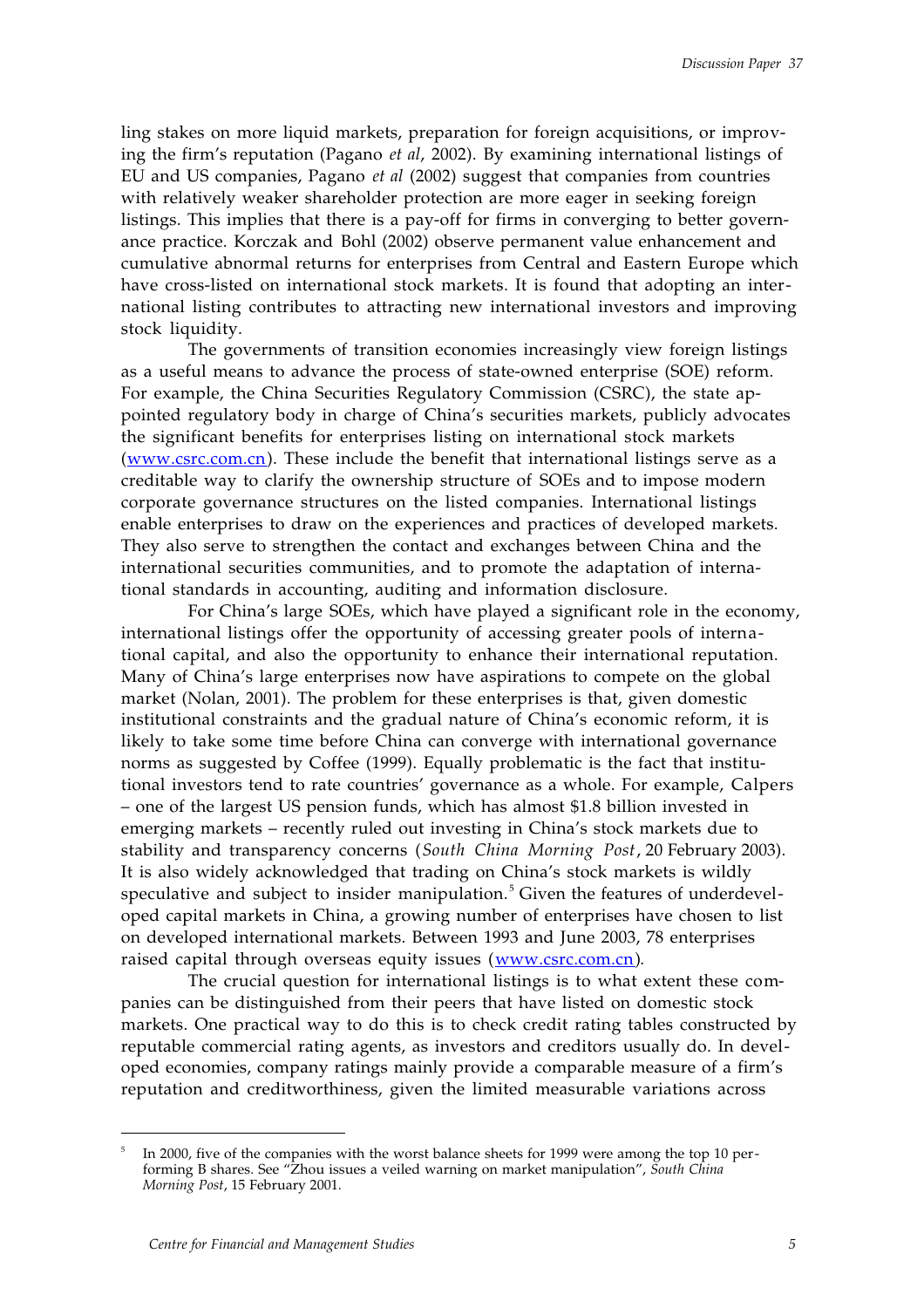firms in corporate governance structures and practices (Black, 2001). In contrast, in a transition and developing economy like China, rating agents typically pay much more attention to corporate governance concerns due to the fact that the low quality of average governance practices in the economy leaves much room for inter-firm variation. For example, of the 7 firm-specific risk factors in the XFN-Far East China Credit Rating's criteria, 4 deal with corporate governance concerns, which include management quality, organisation structure, relationship with parent company, major shareholders and government, and disclosure practices. The XFN-Far East China Credit Rating provides comprehensive company credit ratings for China and has obtained a high reputation in the China-related commercial circle. Furthermore, these ratings appear to be forcing many managers to behave better, and the XFN indices have attracted China's mutual fund companies to link their investment portfolio with these indices, as cited by *The Economist* (May 24 2003, pp. 75–76). These ratings are instructive for the purpose of this paper in two ways. First, they show the severe disparity of creditworthiness between the group of internationally listed companies and the domestically listed. Second, they provide a highly useful proxy for the assessment of corporate governance practices.

Table 1 reports a summary of the XFN-Far East China Credit Ratings in June 2003.

|                     |                     | International Listed Companies      | Domestic Listed Companies |                                     |
|---------------------|---------------------|-------------------------------------|---------------------------|-------------------------------------|
| Rating              | No. of<br>Companies | As % of the<br>rated compa-<br>nies | No. of Compa-<br>nies     | As % of the<br>rated compa-<br>nies |
| AAA                 | 3                   |                                     | 0                         |                                     |
| $AA+$               | 3                   |                                     | 0                         |                                     |
| AA                  | 2                   |                                     |                           |                                     |
| AA-                 |                     |                                     | 7                         |                                     |
| Subtotal            | 9                   | 32.1                                | 8                         | 6.1                                 |
| A+                  | 3                   |                                     | 5                         |                                     |
| A                   | 2                   |                                     | 10                        |                                     |
| А-                  | 1                   |                                     | 12                        |                                     |
| Subtotal            | 6                   | 21.4                                | 27                        | 20.4                                |
| BBB+                | $\overline{2}$      |                                     | 12                        |                                     |
| BBB                 | 2                   |                                     | 18                        |                                     |
| BBB-                | 5                   |                                     | 15                        |                                     |
| Subtotal            | 9                   | 32.1                                | 45                        | 34.1                                |
| $<$ BBB             | 4                   | 14.2                                | 52                        | 39.4                                |
| <b>Total rated</b>  | 28                  | 100.0                               | 132                       | 100.0                               |
| <b>Total Listed</b> | 78                  |                                     | 1243                      |                                     |

**Table 1: Summary Credit Rating of China's Listed Companies, June 2003**

Source: XFN-Far East China Credit Rating Table (www.xfn.com/creditrating/).

Of 78 internationally listed companies, 28 qualified for the PI rating (i.e. based on publicly available information). In contrast, of 1243 domestically listed companies, 132 qualified for the PI rating. Of the 28 international listed companies with the credit ratings, 53.5 per cent (15 companies) achieved rating of A– or above. Whereas the corresponding figure for domestically listed companies in the rating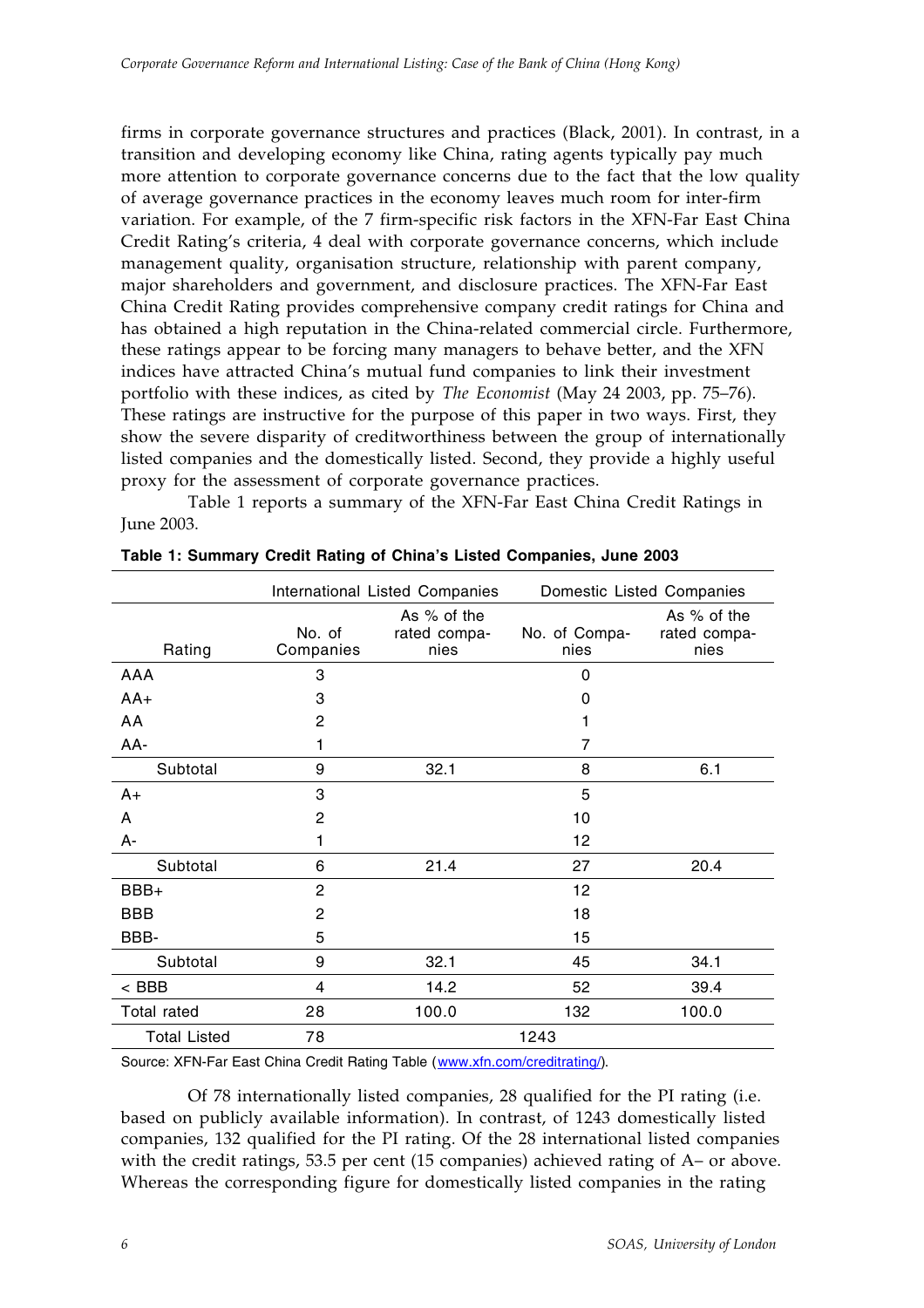table is 26.5 percent (35 companies). Table 1 also shows that the numbers of domestically listed enterprises figure much less prominently in the highest ratings. For example, none of the domestically listed enterprises achieved the top ratings of AA+ and AAA. In sharp contrast, 3 internationally listed companies achieved AAA and another 3 achieved AA+. In more detail, an intra-industrial comparison indicates that except for 2 cases in the electric appliance and metal industries, internationally listed companies typically achieved a higher or equal rating in comparison with their industrial peers which listed domestically.

The above comparison indicates where the crucial difference lies between international and domestic listings, while being viewed from the perspectives of investors and creditors. This also indicates that even in an economy with a weak legal system and weak norms governing the behaviour of corporations and their insiders, individual corporations can take it upon themselves to achieve better governance practices and higher credit ratings, and thus reduce their costs of capital financing.

## **3. Partial Privatisation of BoCHK as an Important Experiment: The Motivation of the Government**

The previous section points to a significant level of variation in governance practices across listed companies in China. The variation is largely a result of the innovative actions of some progressive enterprises despite institutional limitations, and weak norms for insider conduct. Such innovative action is more evident in enterprises that have adopted international listings. The BoCHK is a more recent example of this type of enterprise.<sup>6</sup> In July 2002 the BoCHK listed on the Hong Kong Stock Exchange. The BoC as the ultimate owner sold approximately 2.298 billion shares (21.74 per cent of issued capital) through the BoC (BVI). Despite the negative press and a general downturn in world equity markets, the company's offering was well received. Both retail and institutional offerings were oversubscribed. The retail offering was 27-times oversubscribed, while the international offering was 5-times oversubscribed by institutional shareholders. Originally, analysts had expected a price in the region of HK\$7.79–11.00, but this was scaled back to HK\$6.93–9.50 (*The Business Times*, Singapore, 8 July 2002). The shares were listed at HK\$8.50. The listing was the largest retail listing in Hong Kong by size and also the largest Hong Kong-only IPO. The bank raised HK\$20.86 billion from the offering. This and the following sections examine how the BoCHK transformed itself from being a wholly state-owned bank with all the characteristics and limitations of China's banking sector, to one that organises and conducts its business increasingly in line with international standards.

The banking sector in China is dominated by the "Big Four" state-owned banks (Industrial and Commercial Bank of China, Agricultural Bank of China, China Construction Bank, and the BoC), which together account for more than 80 per cent of assets in the sector. The Big Four face little competitive threat and tend to be better known for their poor level of risk controls than their contribution to the economy. A combination of poor lending practices and the legacies of years of forced policy/political lending to unprofitable state-owned enterprises has left China's banks in a poor financial condition. At the start of 2003 the official figure of the

 $\frac{1}{6}$  The BoCHK has not yet been rated by the XFN-Far East China Credit Rating, partly due to its short track records.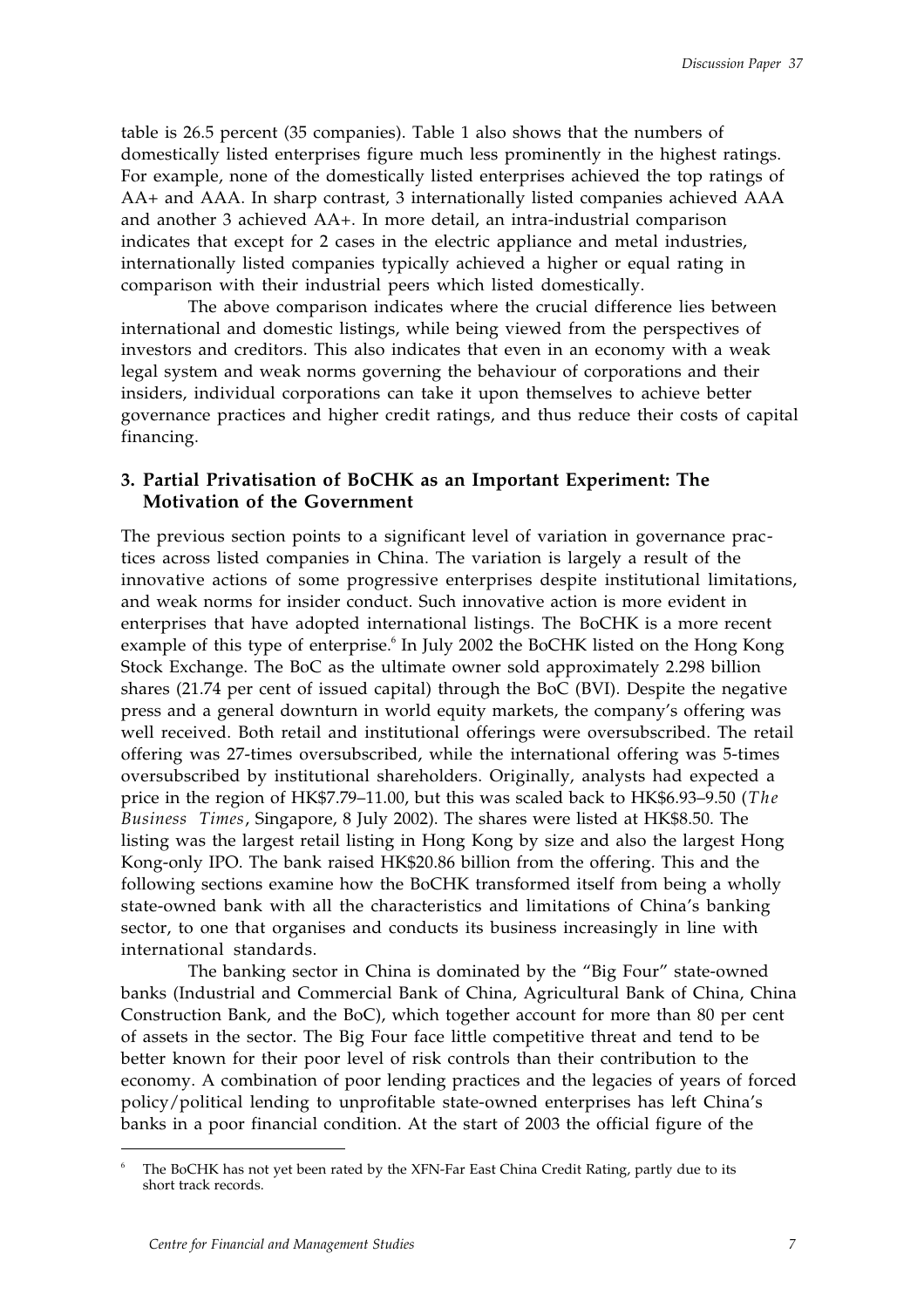combined non-performing loan (NPL) ratio for the big four stood at 25.1 per cent, almost five times the average for banks in developed economies. The private sector estimates put the figure at between 35 per cent (by Ernst and Young) and 50 per cent (by Standard & Poor's) (*South China Morning Post*, 21 February 2003; *Emerging Market Monitoring*, 9 June 2003, pp. 1-2).

Efforts to tidy up China's banks have become increasingly focused on the process of China's preparation for entry to the WTO. In 1999 the government issued a special bond worth US\$33 billion and injected the raised capital into the banks. The state also established four Asset Management Companies (AMCs) – Cinda, Huarong, Orient, and Great Wall – to tackle the bad-loan problems of the banks. However, this has come nowhere near clearing up the problems of the state banks. It is estimated that another 2.4 trillion Yuan in asset transfers and capital injections is necessary in order to make the banks competitive with international rivals (*South China Morning Post*, 21 February 2003). Another worrying development is that bad loans continue to grow despite the efforts of the government. Overall, these facts indicate a highly troubled sector that has been plagued by poor levels of risk control and inadequate systems of supervision.

Given the poor system of governance and risk control present in China's banking system, simply recapitalising banks and selling off bad loans is unlikely to be enough. Current reforms such as the establishment of asset management companies, debt for equity swaps and recapitalisation of banks, although helpful, in many cases simply redistribute the problems without improving governance. The root of these problems lies largely in the politicisation of the banking system (*Far Eastern Economic Review*, 31 January 2002). Banks are expected to support a wide range of political and social activities, thus giving managers a high degree of discretion in allocating funds. Such an environment supports bureaucratisation and crony-based lending decisions. To find alternative and innovative solutions to the banking sector's problems has become increasingly pressing. Preparation for international listing offers a more innovative approach to reform as it forces banks to undergo a complete house-cleaning of their operations, and it also leads to a greater standardisation of the relationship between the political and the banking systems. Moreover, the banks themselves have an incentive to achieve a listing. China's acceptance of the obligations of WTO membership means that national banks will soon face domestic competition from large international banks. This may mean that large international banks such as HSBC and Citibank already present in Hong Kong will be able to capture the best customers, leaving China's domestic banks in an even worse state.

The Chinese government has grasped the imperative of banking reforms. State banks are increasingly being restructured and organised in a manner towards a greater consistency with international banking standards. In return for advancing reform, banks have been offered the incentive of a stock market listing.<sup>7</sup> To achieve this, the banks are required to strengthen their credit and loan management systems in accordance with international conventions, to place greater emphasis on financial accounting and information disclosure and to achieve an optimisation of their organisational structures. Smaller commercial banks and city commercial banks have been organised in line with the shareholding structure since the 1980s, and have

 $\frac{1}{7}$  See, for example, "China grants permission to solely owned banks to list after reformation", *People's Daily*, 9 February 2002.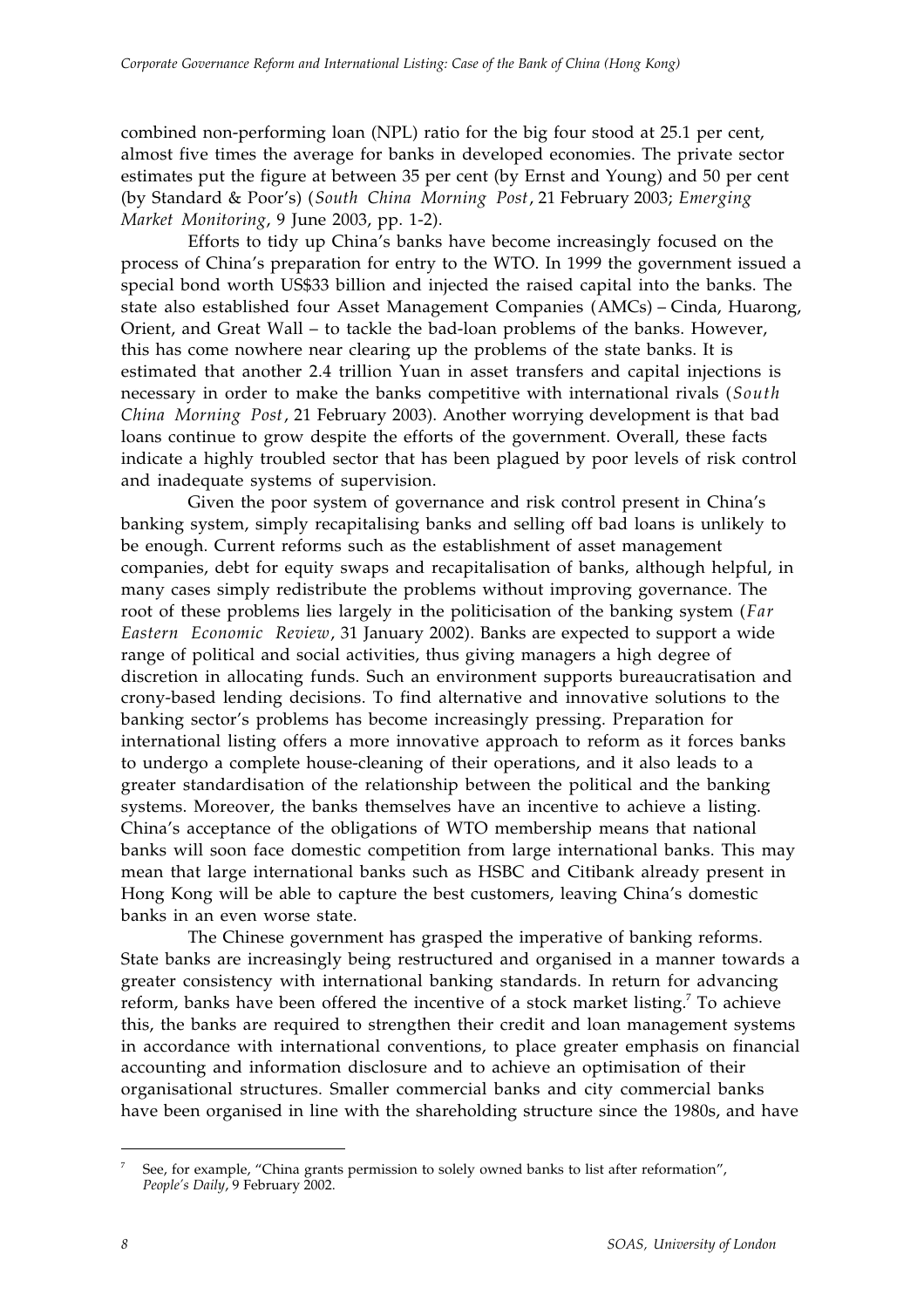achieved significant improvements in their performance.<sup>8</sup> The reorganisation and listing of the BoCHK provides a first and unique case showing how this approach can work to improve the corporate governance of a large state-owned bank. It illustrates how joining the "self-regulation" clubs of international stock exchanges works to promote the convergence to the international standards of governance, whereas the experience of operating in a highly competitive and well-regulated banking environment alone has proved to be insufficient.

## **4. Restructuring Induced by the IPO Preparation9**

The BoCHK is part of the BoC group of banks. The BoC was established in 1912. With approximately 13,000 domestic branches and subsidiaries and 560 branches and subsidiaries throughout the rest of the world, the bank is the fourth largest stateowned bank in China. As China's sole foreign exchange bank since 1949 and with substantial overseas operations in highly regulated banking environments such as Hong Kong, New York and London, it has had perhaps greater exposure to international business and regulatory standards than any other state enterprise. As part of the BoC's restructuring of its Hong Kong operations, the BoCHK was incorporated on the 12th of September 2001. Nine entities previously within the BoCHK Group were transferred to Po Sang Bank Limited. Po Sang's name was changed to BoCHK Limited on the same date. From a corporate governance perspective, this instituted a system of management that allowed a clearer definition of control rights between the BoC and the new group and within the group, thus making the task of risk management easier. This section examines how this change allowed the BoCHK to move closer to international standards of governance.

### **THE REORGANISATION OF CAPITAL AND GOVERNANCE STRUCTURES**

The change in the capital structure of the BoCHK was significant as it laid the foundations for significant changes to the manner in which the bank was governed. These changes were not only reflected in the bank's organisational structure, but also in its management profile, greater levels of transparency, business strategy and, ultimately, in how the bank performed. In particular, the change in capital structure represented a change in how the state exercised property rights over the bank. The state's influence now became measurable in the form of its shareholding. As such, control became more formal and less bureaucratic.

Figure 1 illustrates the shareholding structure of the BoCHK after its reorganisation and stock market listing. Through its outright control of the BoC (BVI) and its interest in Hua Chiao, the BoC effectively continues to hold the controlling position in the capital structure of the BoCHK. In terms of corporate governance the state share is typically viewed as a limiting factor for enterprise reform (Xu and Wang, 1999). However, this should not mask the significant restructuring at the level of BoCHK. A more significant feature of the restructuring is the transformation of the BoC's organisation in Hong Kong from one that was dispersed and suffered from an overlapping of functions, to one with a more efficient corporate structure comparable with that of international banking organisations.

 $\frac{1}{8}$ "China's Joint stock banks in steady and stable development", *People's Daily*, 7 February 2002.

<sup>9</sup> Unless specially mentioned, BoCHK-related data presented in the following sections are from BoC (HK) Global Offering Prospectus and BoC (HK) Annual Reports 2002. Both are published online (www.bochkholdings.com/ir\_report\_e.html).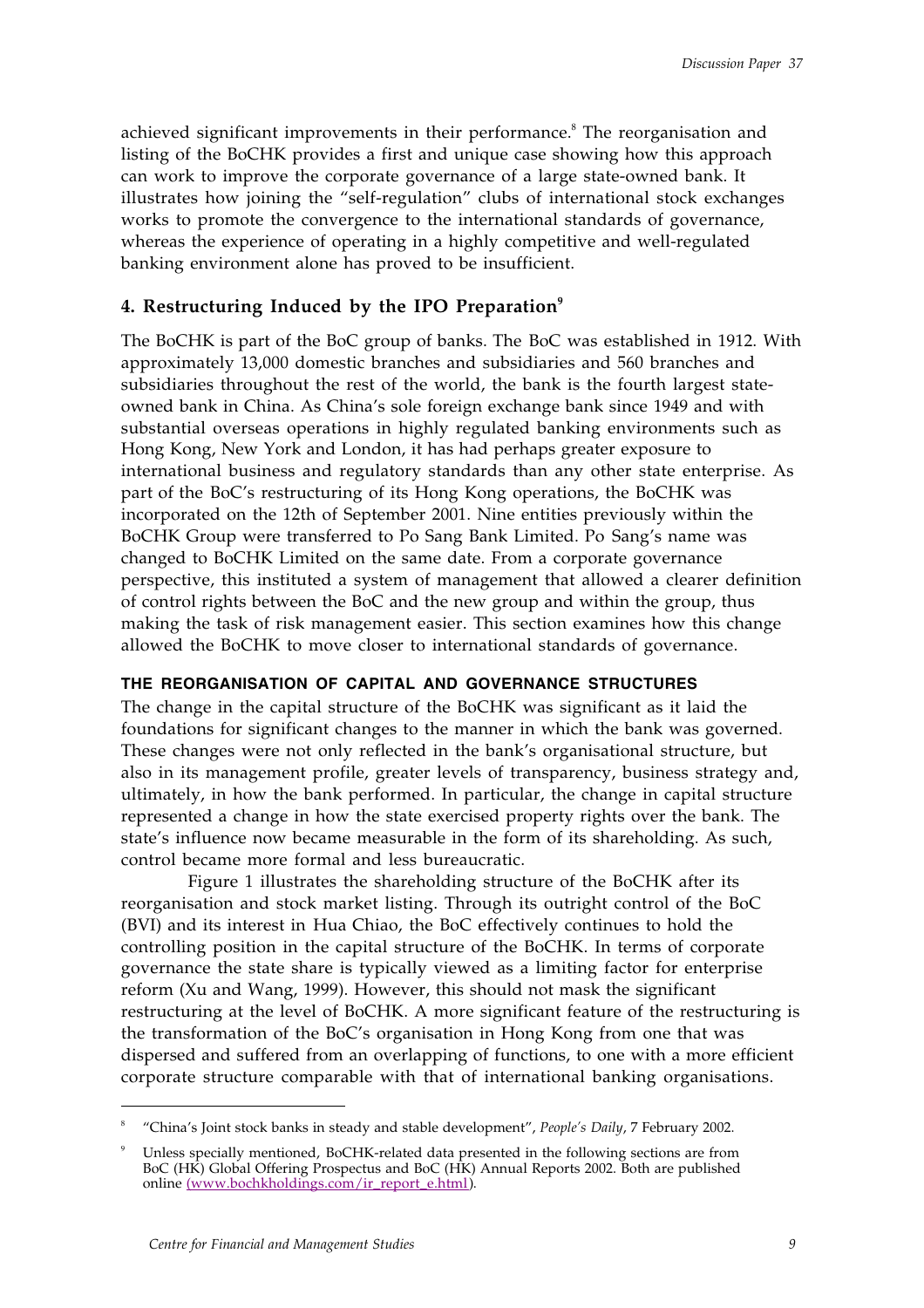



Source: *BoC (HK) Global Offering Prospectus*. Hong Kong: BoC (HK), 2002.

Previously the BoC's Hong Kong operations were made up of Po Sang (which included the former Hong Kong branches of the BoC), China South Sea Bank, China State, Kincheng, National Commercial and Yien Yieh. The operations also included the former branches of Hua Chiao, Kwangtung and Sin Hua. The merger of these banks under the BoCHK gave the new entity a network of 278 branches in Hong Kong and six branches in mainland China. The new entity also had a 100 per cent interest in Nanyang Bank, which has a network of 43 branches in Hong Kong, six branches in the mainland China, and one branch in the United States. It also had a majority shareholding in Chiyu (HK), which at the time of listing had 23 branches in Hong Kong and two in the mainland. Both Nanyang and Chiyu Banks were to be allowed to continue to conduct their business independently. However, the BoCHK intended to use its position to encourage rationalisation at these banks and reduce the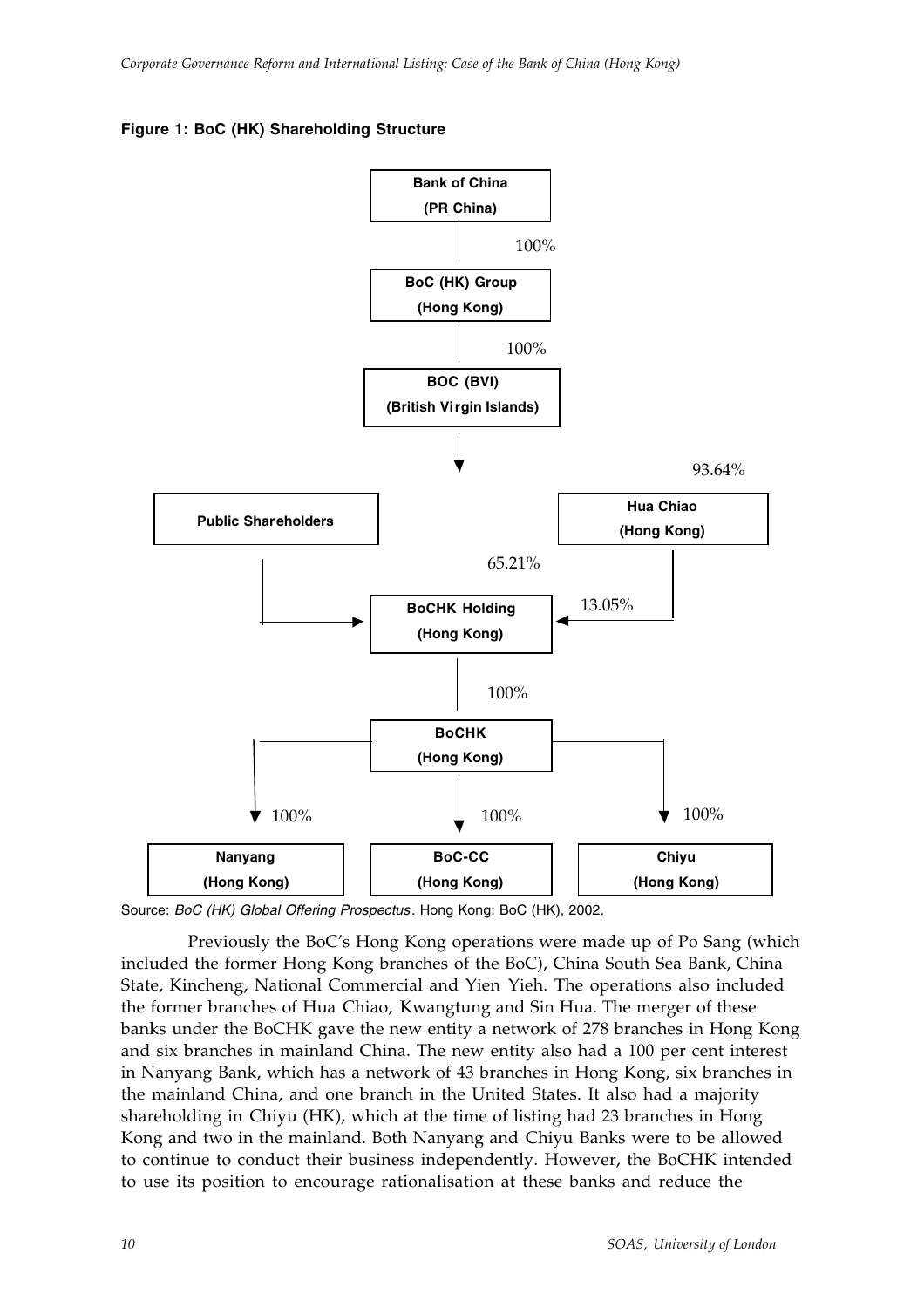duplication of activities. The new corporate structure gave the BoCHK much greater scope to deliver efficiency improvements and monitor the level of risk undertaken by subsidiary banks.

It is also worth noting that, unlike domestic listing, the ability of the BoC to intervene at will in the affairs of the BoCHK is countered by Hong Kong laws and HKSE's regulations, which require directors to act in the best interests of the company rather than those of domestic politics. This applies regardless of whether the directors are appointed by the controlling shareholders such as the BoC, whose interests are inevitably unlikely to always coincide with other shareholders. In other words, while the controlling position allows the BoC to provide the BoCHK with the necessary support to ensure that it maintains adequate capital levels conforming to the generally accepted level of prudence for its field of business, the Hong Kong laws and HKSE's regulations limit the degree to which the BoC can exert its influence, thus helping to standardise the relationship between the bank and the political system. This reduces the ambiguities in property rights that continue to plague domestically-listed Chinese sate enterprises.

## **LIMITS OF THE CAPITAL REORGANISATION AND THE EXPECTATIONS FOR FURTHER PRIVATISATION**

From the corporate governance perspective, the 22 per cent stake allocated to private investors is too small to influence the election of board members or resolutions at shareholders' meetings. Figure 1 shows that the BoC still retains a hierarchical type of control over the BoCHK. This confirms many investors' suspicions that the BoCHK has not achieved any real autonomy. In the run-up to the listing, it was evident that potential investors were linking the BoC's poor financial health to that of the BoCHK. Moreover, the control structure gives the BoC a high degree of latitude to intervene in the affairs of its subsidiary.

In order to lure private investors, the bank offered a 5 per cent discount as a sweetener (*The Business Times*, Singapore, 8 July 2002). More significantly, the bank brought on board a foreign strategic investor in the form of Standard Chartered Bank.<sup>10</sup> Standard Chartered, a British bank and one of the largest operators in Hong Kong, agreed to purchase HK\$50 million worth of stock, giving it an ownership stake of approximately 0.65 per cent. This lent credibility to a listing that was subject to a considerable amount of bad press concerning transparency issues. For Standard Chartered, the benefits are less obvious. Why would it want to make a minority investment in a bank with a poor track record in risk management? However, it could be a valuable deal for Standard Chartered in the hope that it might curry favour in future banking privatisations. It also suggests a certain level of confidence on behalf of Standard Chartered in the reorganised BoCHK.

## **MANAGERIAL APPOINTMENTS**

One of the perceived problems of the capital structure is that it limits competition in the selection of directors and senior management, as often seen in domestically listed state enterprises. However, the bank's desire to improve the level of transparency has shown some departure from this common domestic practice. Table 2 provides a profile of the company's management at the time of its listing. The table reveals that present or former BoC managers and directors dominate the board of

 <sup>10 &</sup>quot;Standard Chartered to take stake in BOCHK", *Finance Asia*, 8 July 2002.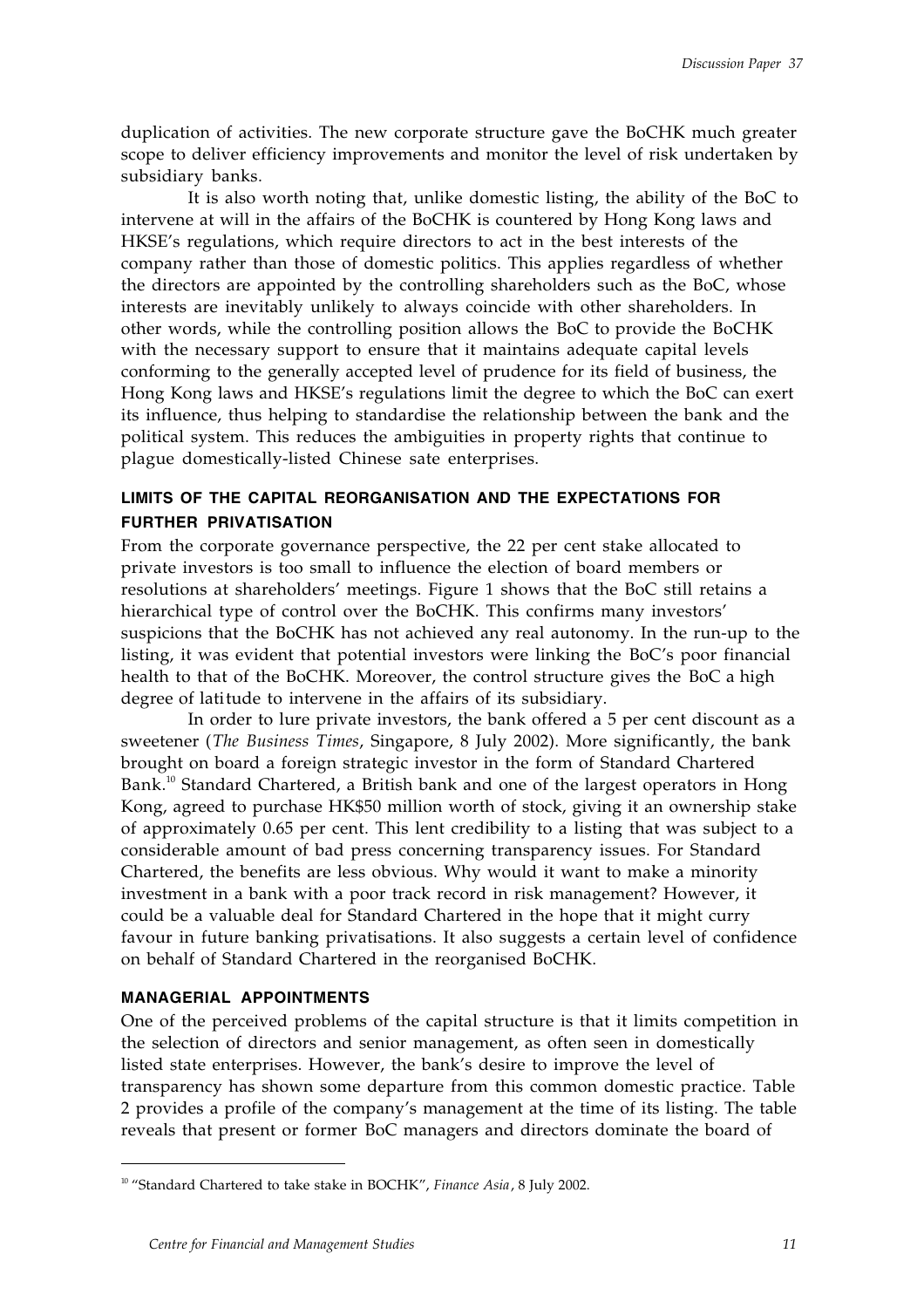directors. Nevertheless, the appointment of four independent directors, a rarity in China's listed enterprises, does counteract this dominance to some extent. A survey of China's listed enterprises by Tenev and Zhang (2002) revealed that 3.1 per cent of directors had some degree of independence. At the BoCHK, 31 (4/13) per cent of directors are classed as independent, ten-times more than the national average. This represents a new departure in the corporate governance of China's listed enterprises. This type of reform, although limited in nature (e.g., independent non-executive directors are still in a minority), needs to be viewed in terms of a broader movement in the bank towards better corporate governance practices in general.

|                                                       | The Company<br>(Hong Kong) | Of which are<br>BoC (PRC) | Of which are<br>BoC (HK) |
|-------------------------------------------------------|----------------------------|---------------------------|--------------------------|
| Directors & senior management                         | 20                         |                           | 19                       |
| <b>Executive directors</b>                            | 3                          | 3                         | 3                        |
| Non executive directors<br>(of which are independent) | 10<br>(4)                  | 6<br>(0)                  | 1 O<br>4)                |
| Senior management (of which                           |                            | O                         |                          |
| held past positions at BoC)                           | (5)                        |                           |                          |

**Table 2: Profile of Directors and Senior Management in the BoC (HK)**

Source: *BoC (HK) Global Offering Prospectus*. Hong Kong: BoC (HK), 2002.

# **5. The Great Improvements in Transparency and Accountability**

One of the principal problems for the BoCHK is that although it has been keen to promote its successes in cost-cutting and rationalisation, media analysts have focused instead on its poor levels of transparency and accountability. In particular, analysts have tended to emphasise the problems of its parent company, the BoC. The run-up to the bank's IPO was characterised by the revelation of a litany of banking scandals. The revelations of fraud at the BoC's New York and Kaiping (Guangdong Province) branches, as well as questions regarding the true extent of the bank's exposure to NPLs, all served to cast a shadow over the bank's IPO. The disclosure of irregularities at the BoC New York led to the cancellation of a planned listing on the New York Stock Exchange (NYSE). In March 2002, the BoC confirmed that staff in a branch in the southern city of Kaiping had stolen over US\$500 million over a period of seven years (*People's Daily*, 17 March 2002; *Far Eastern Economic Review*, 30 May 2002, pp. 26–28). The fact that the Kaiping fraud was only uncovered after seven years indicates the serious of transparency problems at the bank.

Although the Kaiping Branch and the BoC (New York) are not directly part of the BoC (Hong Kong) group, their risk management policies are perceived as largely similar. In this regard the BoCHK has had its share of troubles. A former assistant manager of its Hong Kong operations was convicted of accepting a bribe of \$420,000 in return for approving a \$40 million loan to a company in China in 1997, while three officials at the group's subsidiary Po Sang bank, were arrested in Hong Kong for their involvement in a \$6.4 billion cross-border money-laundering scheme ("China's bankers rotten to the top", *Far Eastern Economic Review*, 31 January 2002). Another former deputy manager was put under investigation by authorities in China. These problems make it difficult for the BoCHK to claim that its governance practices are any better than those of its parent company.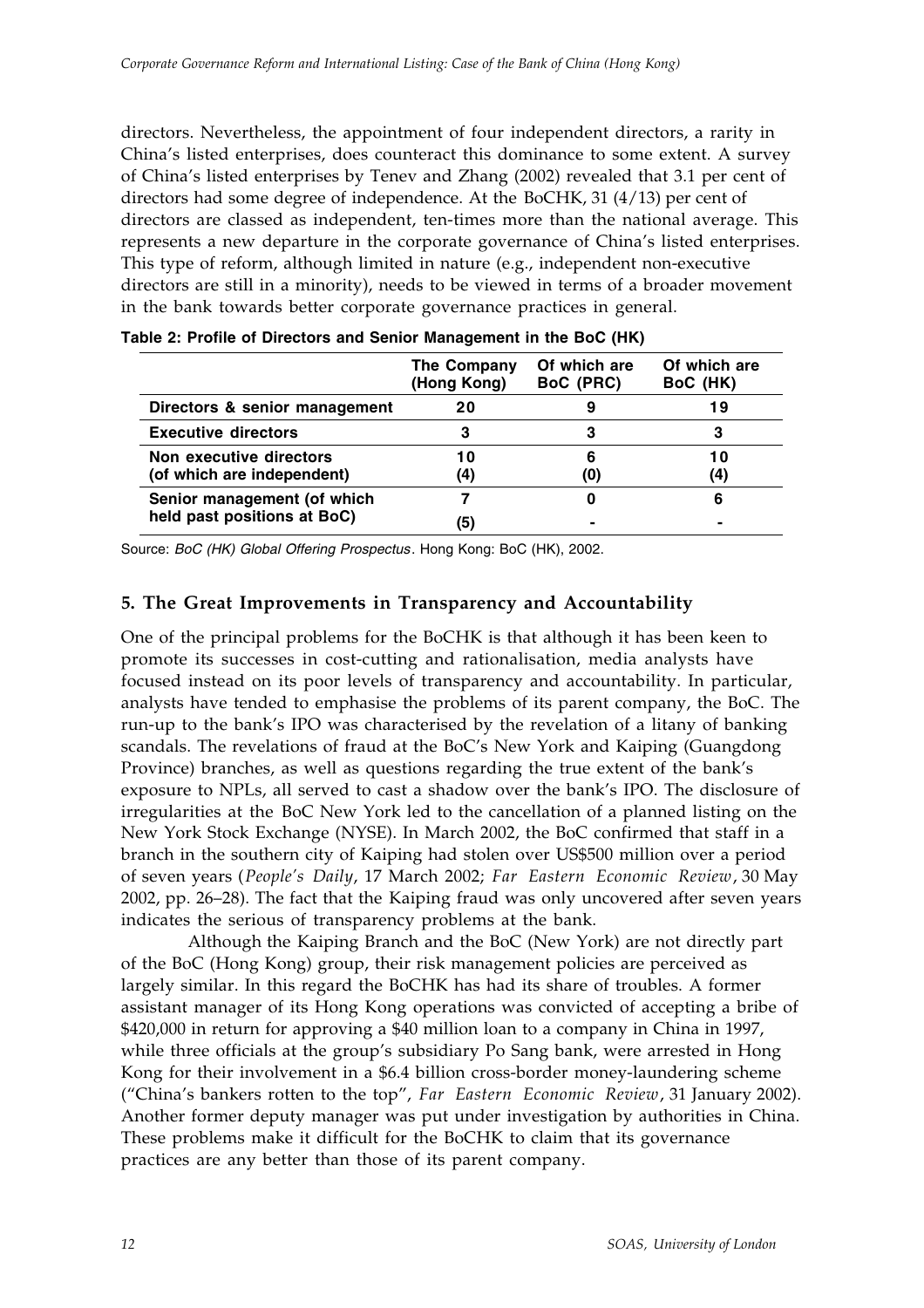While these scandals have deep roots in the distant past, the fact that such revelations appear to be largely concentrated in the BoC at present should be regarded as a very positive consequence of the listing process. They provide evidence that the preparation for international listing does enforce a greater level of transparency. The high levels of disclosure required leave little room for covering up underhand practices. The unearthing of these scandals forms part of a movement towards improved levels of corporate governance in general. The unearthing of fraud at the BoC (New York), for example, led to the dismissal of disqualified employees and a review of internal management procedures, aiming to bring them in line with international best practices. For the BoCHK, it led to a complete auditing and overhaul of its lending practices.

In preparation for its listing, independent international auditors performed a thorough audit of the loan portfolio. This involved the examination of the bank's loans with a particular focus on those that are greater than HK\$20 million and China related and those that had been recently restructured. The audit also looked at the effectiveness of the loan classification system. It found that although the bank complied with the criteria set out by the Hong Kong Monetary Authority (HKMA), the implementation of these criteria was inconsistent. To resolve this, the bank restructured the way in which it classified its loans by further defining its loan portfolio beyond the level required by the HKMA. For example, pass loans were subdivided in to 'good', 'satisfactory' and 'acceptable', to enable the bank to identify future risky loans more effectively. The improvement in the bank's loan portfolio also reflects the transfer of a significant portion of bad loans back to the BoC. Prior to the listing the bank transferred US\$1.47 billion worth of NPLs to an AMC under its parent company ("BOC pre-markets IPO" *Finance Asia*, 24 June 2002). Such transfers, while improving the balance sheet of the BoCHK, do not necessarily reflect an improvement in the bank's governance. The real improvement here was the reform of the bank's system of loan classification, which represented a much deeper improvement in risk controls.

The listing process brought about much greater transparency on the level of risk facing the bank. Information brought into the public domain as a result of the IPO showed that future deterioration of the loan portfolio is a significant risk to the bank. Increased competition in China and Hong Kong is likely to put serious pressure onto the bank, as its proportion of classified loans is higher than the competitors'. At the end of 1999, 2000 and 2001, the cost of bad and doubtful debts accounted for 75.7 per cent, 57.2 per cent, and 56.4 per cent, respectively, of the bank's operating profits before provisions for these periods. The bank expressed concern that provisions for bad loans might not be adequate to cover any further deterioration in loan quality. Further deterioration in Hong Kong's economy is likely to put strain on the bank's lending portfolio. The bank is particularly vulnerable to Hong Kong's volatile property sector. At the end of 2001, 32 per cent of the bank's classified loans in Hong Kong were in the property development and investment sectors. In addition to this, 32.1 per cent of the bank's loans to customers were in the home mortgage and home ownership schemes. The bank's exposure to mainland China also increases its level of risk. At the end of 2001, 43.9 percent of its classified loans were concentrated in China, compared with 10.9 per cent in Hong Kong. Loans to the mainland and Hong Kong-based non-bank Chinese entities accounted for approximately 14.3 per cent of the bank's total loan portfolio. Loans to mainland Chinese banks accounted for 9 per cent of interest-earning assets in 2001, compared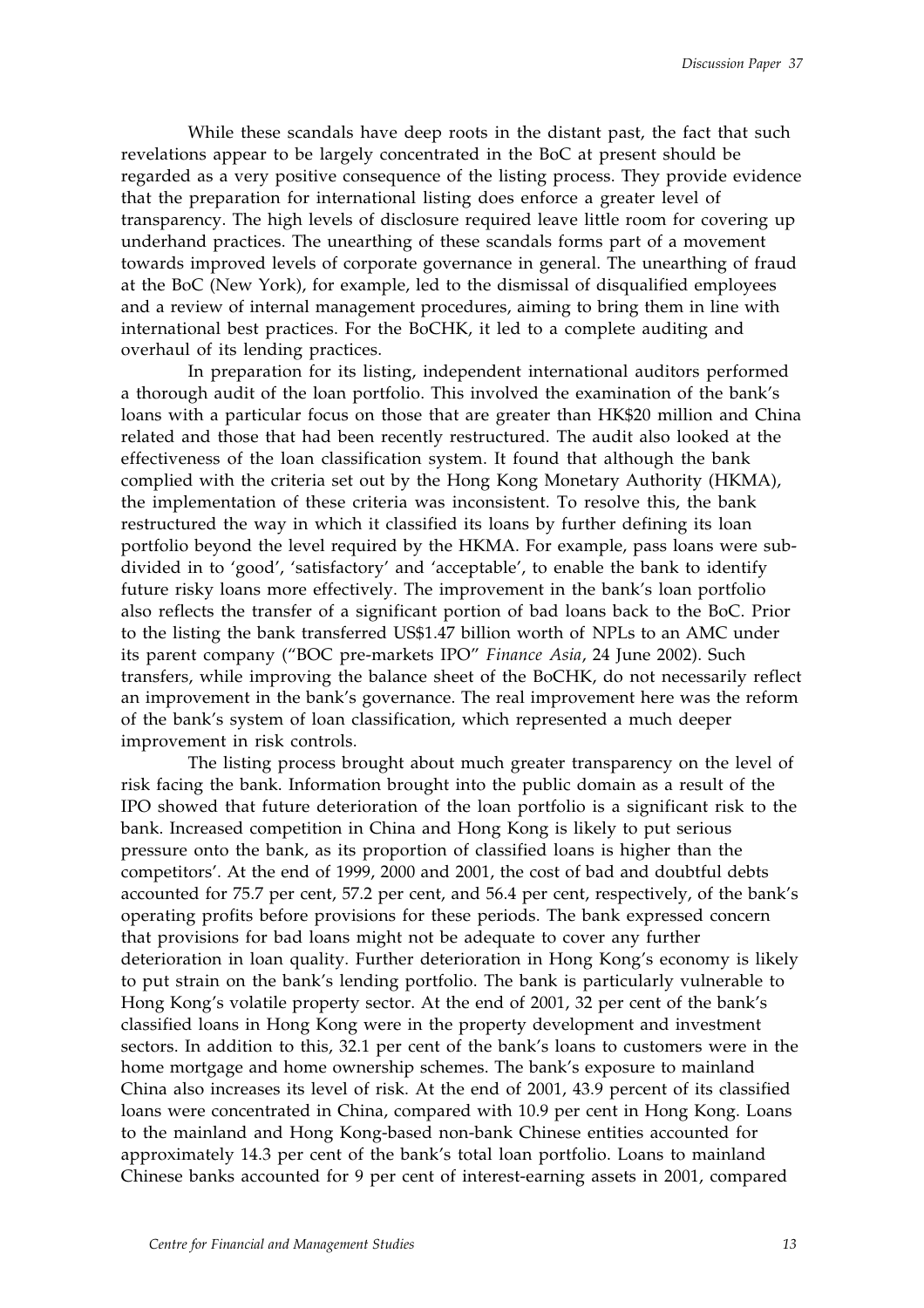to 14 per cent in 1999. It was noted that loans to borrowers located in China have historically had a higher percentage of bad loans.

**DEEPLY ROOTED BAD HABITS MEET THE SEVERE PUNISHMENT OF THE MARKET**

While the above indicates significant advances in the level of disclosure at the bank, recent events suggest that problems with transparency still exist. On 28 May 2003, the BoCHK announced that its chief executive Liu Jinbao had resigned and was being moved to Beijing as part of a routine transfer. It later transpired that Mr Liu was being investigated for corrupt lending to a Shanghai property tycoon Zhou Zhengyi ("Bad Habits", The Economist, 12 June 2003). The problem for the BoCHK is that some of these loans appear to have been authorised around the time of the bank's listing, when it claimed that it had cleared up such actions and that corrupt lending and other malpractices were supposed to be eradicated after the bank's IPO. Moreover, analysts in Hong Kong regarded the BoCHK's response to the scandal as highly inadequate.<sup>11</sup> The bank's response to the scandal contravened the disclosure practices of the Hong Kong stock exchange on timely disclosure of information. 12 The bank's image was further tarnished when it was revealed that it had investigated Mr. Liu's activities as early as February 2002, but had not disclosed this fact to potential investors in the IPO prospectus. <sup>13</sup>

As a consequence of this, concerns among investors regarding the bank's credit approval process, risk management practices and internal controls have persisted. At the time, however, the bank was immediately punished by the market for its poor compliance with Hong Kong's standards of governance. The bank's credit rating was downgraded and its share price fell, despite the significantly improvement in its financial performance as presented in its 2002 Annual Report.<sup>14</sup> This affects the ability of the bank to raise funds in the future and therefore provides the bank a strong incentive to demonstrate to the market that it was serious about improving its level of transparency. In attempting to correct the problem, the bank held negotiations with the HKMA over the best manner in which to resolve the issue. As a result of these negotiations the bank agreed to carry out an interim audit and a special review of lending practice in accordance with the guidelines of the Hong Kong Society of Accountants. Neither the interim audit nor a special review were required by law or the listing requirements of the HKSE. The intention of the review was to report to shareholders on the adequacy of risk management and control mechanisms, asset quality, procedures on loan classification and, in particular, loans relating to property development, loans for financing mainland-listed companies and those that had a history of appeal.<sup>15</sup>

The interim audit is to be carried out by the bank's auditors in the same basis as if it were a mandatory annual audit. The special review is to be carried out

 <sup>11</sup> See "List of Downgrades Lengthens", *South China Morning Post*, 5 June 2003.

<sup>&</sup>lt;sup>12</sup> Practice note 19 of the Hong Kong Stock Exchange requires disclosure if "the controlling" shareholder of the issuer has pledged its interest in shares of the issuer to secure debts" as is alleged in the case of Mr. Chau. See "Fraud Furore: One in the Eye for the Reformers", *South China Morning Post*, 4 June 2003.

<sup>&</sup>lt;sup>13</sup> "Chinese Scandal of Missing Funds Deepens", *Financial Times*, 8 June 2003.

For example, Standard & Poor reviewed its BBB+ long-term counterparty credit rating on the BoCHK from stable to negative citing poor levels of credit approval controls (see, "Control Concerns Spurns S&P to downgrade BoCHK", *South China Morning Post*, 12 June 2003).

<sup>15</sup> Company Announcement to Hong Kong Stock Exchange, BoCHK, Hong Kong, 17 June 2003.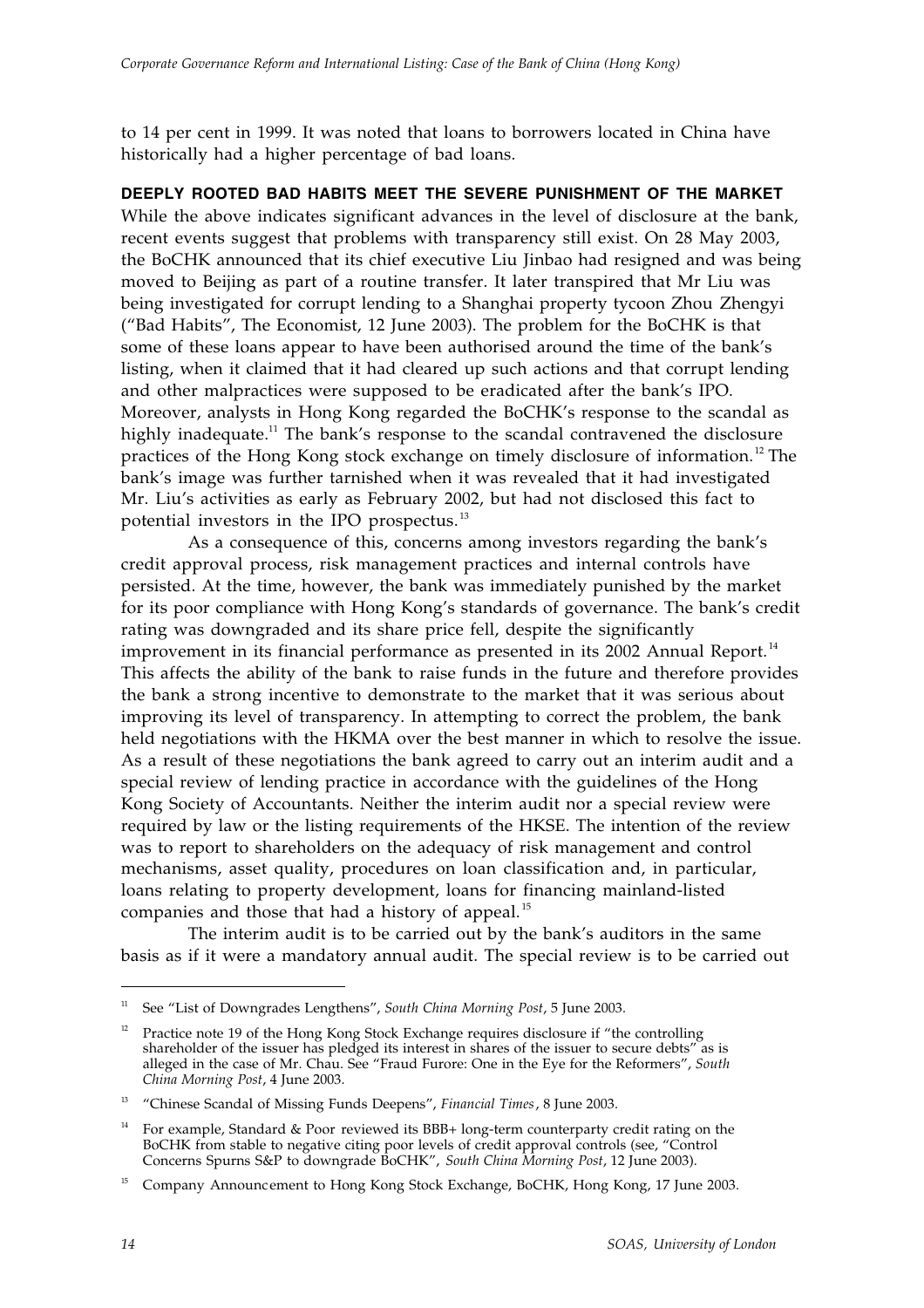by an independent auditor, thus lessening the prospect of conflict of interest. This suggests that the initial audit of lending practices prior to listing and the consequent reform of lending practice were in themselves not sufficiently thorough. There is a process of learning-by-doing under external pressure. The necessity of carrying out a second audit of asset quality, particularly in relation to loan classification, is indicative of this type of learning and reform process towards bringing disclosure practices in line with international governance standards. Although we cannot expect that such deeply rooted bad habits will be cleaned up immediately by several sequential audits and reviews, these active and serious responses to the market disciplines do indicate significant behaviour changes in the bank, which was insulated from capital market disciplines before the floatation.

## **6. Improvements in Business Strategy and Financial Performance**

#### **BUSINESS STRATEGY**

In its first annual report after the listing, the BoCHK group was at pains to state that its business development strategy had entered a new phase. The group's strategy was now based on enhancing the corporate governance framework and maximising shareholder value. In achieving this, the BoCHK intended to improve the utilisation of its solid financial position, its wide customer base and employees, as well as its relationship with the BoC and the mainland so as to exploit any economic upturn in the region. The bank has also been forced to adapt its business focus to cope with a lower interest-rate environment and economic downturn (*BoCHK Annual Report 2002*).

In order to enhance shareholder value, the bank has made specific efforts to rationalise its operations in Hong Kong. The reorganisation in 2001, although giving it a much wider customer base, also left it with an inefficient structure, as many of the group's new subsidiary banks had overlapping operations. The reduction in the total number of the group's branches to 319 at the end of 2002, 35 less than in October 2001 when the bank was restructured, reflects attempts by the bank to reduce the overlapping of services resulting from the merger in 2001. The bank has also initiated a "Model Bank Pilot Programme" with the aim of categorising banks into different service categories in order to fully utilise bank resources and continue the programme of rationalisation. The results of these reforms are beginning to be reflected in improved employee productivity and a reduction in costs.<sup>16</sup> The lowering of costs is attributed to a reduction in staff numbers and premises rental as a result of the group's rationalisation and integration in activities.

The drive to improve shareholder value is also evident in other aspects of the group's business development strategy outside of its general restructuring. The bank has made use of its post-restructuring distribution base to target a broader range of customers. In doing so, the bank increased its line of investment products in order to offer investors more opportunities in a low interest-rate environment. For example, the bank became the first in Hong Kong to offer a non-dollar-denominated

<sup>16</sup> Overall costs for the year 2002 increased by 3 per cent, however staff costs (the largest item in operating expenses) declined by 5.7 per cent. Premises and equipment expenses were reduced by 10 per cent (excluding depreciation). See *BOCHK Annual Report* 2002, p.11.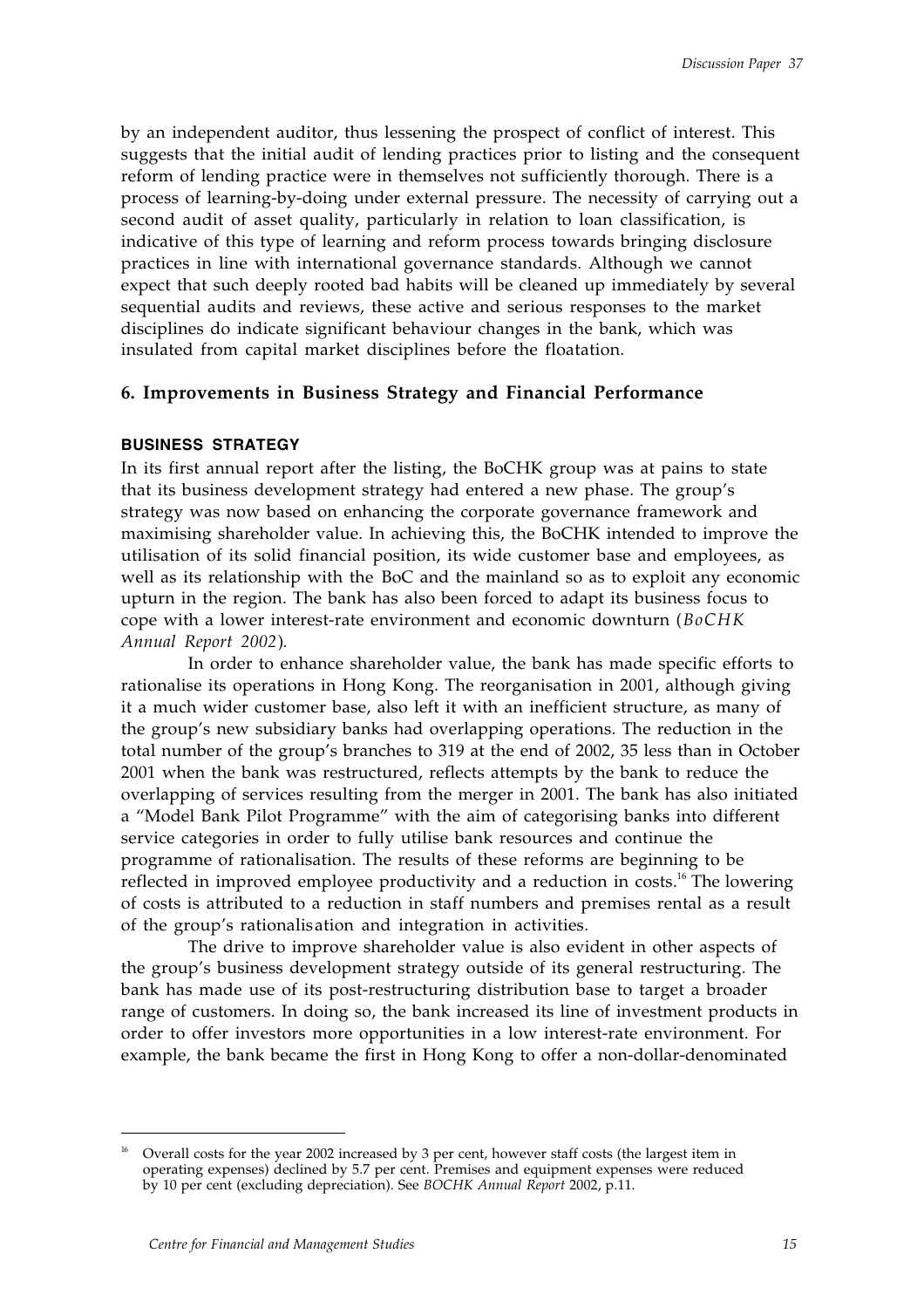guaranteed fund.<sup>17</sup> The result was a 3.7 per cent increase in non-interest operating income and a 9.3 per cent growth in income from net fees and commissions. This was reflected in a rise in the ratio of non-interest income to operating income from 21.16 per cent in 2001 to 23.03 per cent in 2002. Such innovations were necessary in order to compensate for a drop of 7.0 per cent in net-interest income (*BoCHK Annual Report 2002*, p. 10).

### **FINANCIAL PERFORMANCE**

The reorganisation of the BoCHK's operations gave it greater scope to achieve efficiency improvements. The bank's ability to improve its performance was, however, constrained by the legacies of its previous structure. These are reflected in the magnitude of NPLs and charges to the accounts for bad and doubtful debts. The size of these charges continues to materially affect operating profit. The poor asset quality of the bank's loan portfolio requires it to make provision in its accounts for the level of classified loans on its books. These provisions are based on the guidelines of the HKMA. In addition to this, the bank has had to allow for the costs of its restructuring and merger. Despite these problems the new entity has capitalised on its scope for greater efficiency, and this is being reflected in improved financial performance.

Table 3 shows the performance of the bank between 1999 and 2002. These figures illustrate significant improvements in performance, most notably between 1999 and 2000, and in 2002. The bank's performance did deteriorate between 2000 and 2001. Profits fell by 41 per cent, return of assets fell from 0.63 per cent to 0.36 per cent and the cost to income ratio rose from 27.7 per cent to 30.8 per cent. Classified loans as a percentage of gross loans rose by 0.9 per cent. Most of the indicators (with the exception of the percentage of classified loans) were worse than those in 1999. This can be partly explained by restructuring costs, which accounted for HK\$937 million in 2001. However, it is also evident from the indicators that the proportion of classified loans increased. This would have resulted in an increase in level of charges and provisions for bad loans, which is also reflected in the increase in the cost to income ratio. The bank also cut its workforce by almost 2,000 between 1999 and 2001. This has led to an overall improvement in profit per employee, indicating that the bank has been successful in streamlining its operations and in becoming more efficient. Nevertheless, employee cuts have resulted in the bank incurring significant severance costs.

The most notable improvements are evident in 2002. The 2002 figures indicate that the bank's efforts to streamline and restructure its operations are beginning to pay off. Pre-tax profits doubled, classified loans declined,<sup>18</sup> and there was a general improvement across all indicators. The 2002 results are important as they indicate that the restructuring and listing has forced real changes in the bank's operations. It is also noteworthy that they were achieved during a period of poor economic growth in Hong Kong. This further points to improvements in the general efficiency of the bank's operations.

The BOCHK became the sole authorised agent in Hong Kong for the AUD Australia Growth Guaranteed Fund.

<sup>18</sup> The bank attributed this to a more proactive loan recovery strategy and enhanced credit risk strategy.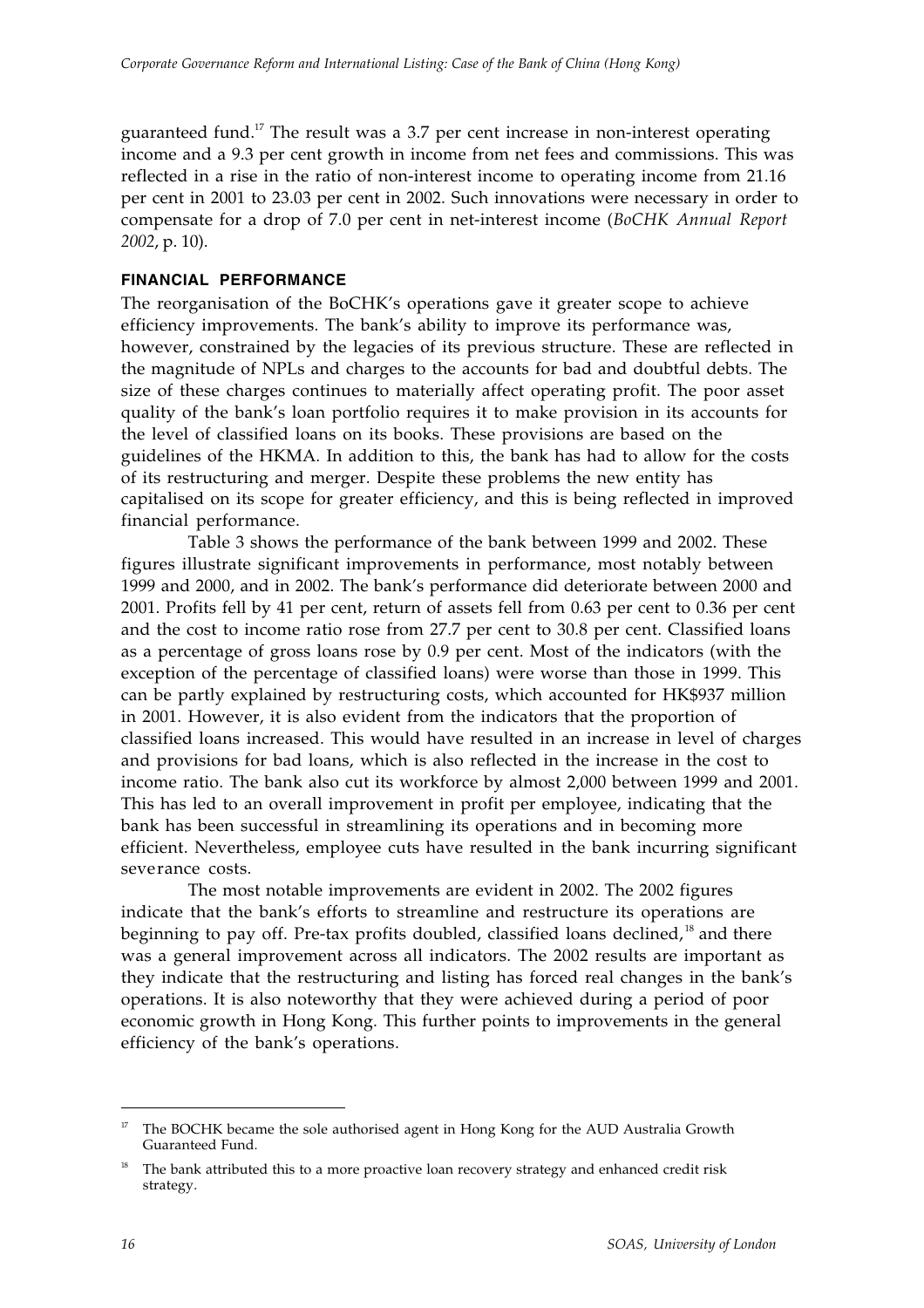|                                                 | 1999   | 2000   | 2001   | 2002   |
|-------------------------------------------------|--------|--------|--------|--------|
| Pre Tax Profits (HK\$ million)                  | 3,771  | 6.376  | 3,733  | 8,068  |
| Return on Average Total Assets <sup>a</sup> (%) | 0.39   | 0.63   | 0.36   | 0.91   |
| Net Interest margin (%)                         | 1.93   | 2.06   | 1.95   | 1.98   |
| Classified Loans to Gross Loans (%)             | 15.9   | 10.6   | 11.5   | 8.0    |
| Cost to Income Ratio (%)                        | 32.5   | 27.7   | 30.8   | 33.3   |
| Adjusted Earnings Per Share (HK\$)              | 0.29   | 0.48   | 0.26   | 0.63   |
| Capital Adequacy Ratio <sup>b</sup> (%)         |        |        | 14.4   | 14.0   |
| Average Liquidity Ratio <sup>c</sup> (%)        |        | ۰      | 39.9   | 41.2   |
| Employees (person)                              | 15,401 | 14,480 | 13.428 | 13,191 |
| Profit per Employee (HK\$ 1,000)                | 245    | 440    | 278    | 612    |

#### **Table 3: Efficiency and Financial Indicators for BoC (HK)**

**Note:**

a Return on average total assets is calculated by dividing the profit after taxation with the daily average balance of total assets for the year.

b As the Hong Kong branches of the Transferring Banks (excluding Hua Chiao) were not required to maintain a minimum capital adequacy ratio prior to the Restructuring and Merger, a comparison of the capital adequacy ratio for 1999 and 2000 is not meaningful and accordingly is not presented.

c Prior to the Restructuring and Merger, the liquidity ratio of each of the Transferring Banks was managed on an individual basis. As a result, the average liquidity ratios of BoCHK for the periods prior to the Restructuring and Merger are not comparable and accordingly are not presented.

Source: BoC (HK) Global Offering Prospectus, BoC (HK) Annual Report 2002.

| Table 4: Comparison of BoCHK Loan Portfolio (by Risk Category) with the Hong Kong |  |  |
|-----------------------------------------------------------------------------------|--|--|
| Average (in the parentheses)                                                      |  |  |

| Year | <b>Pass</b> | <b>Special Mention</b> | <b>Substandard</b> | <b>Doubtful</b> | Loss     |
|------|-------------|------------------------|--------------------|-----------------|----------|
| 1999 | 75.9 (82.1) | 8.3(8.0)               | 7.0(3.7)           | 6.5(5.4)        | 2.3(0.7) |
| 2000 | 81.4 (86.3) | 8.0(6.5)               | 2.4(2.5)           | 5.3(4.1)        | 2.9(0.5) |
| 2001 | 83.1 (88.1) | 5.4(5.5)               | 2.9(2.1)           | 4.3(3.2)        | 4.1(1.1) |
| 2002 | 87.2        | 4.8                    | 1.9                | 1.6             | 4.5      |

Source: *BoC (HK) Global Offering Prospectus*. Presentation Slide for 2002 Annual Results Announcement (www.bochkholdings.com/ir\_report\_e.html).

| Table 5: Comparative Indicators between BoCHK and selected international Banks with |  |  |  |  |
|-------------------------------------------------------------------------------------|--|--|--|--|
| significant operations in Hong Kong                                                 |  |  |  |  |

| Bank (Year)                 | <b>Net Interest</b><br>Margin (%) | Return on<br>Average<br>Assets (%) | <b>Return on</b><br>Average<br><b>Equity</b> | <b>Cost To</b><br><b>Income</b><br>Ratio | <b>Net</b><br><b>Income</b><br>US\$m | <b>Total</b><br><b>Assets</b><br>US\$m |
|-----------------------------|-----------------------------------|------------------------------------|----------------------------------------------|------------------------------------------|--------------------------------------|----------------------------------------|
| BoCHK (2002)                | 1.98                              | 0.91                               | 12.23                                        | 33.25                                    | 856                                  | 94,239                                 |
| BoC (2000)                  | 1.48                              | 0.40                               | 2.94                                         | 41.87                                    | 552                                  | 349,513                                |
| HSBC (2000)                 | 2.59                              | 1.23                               | 16.76                                        | 57.26                                    | 7537                                 | 664,851                                |
| Deutsche Bank<br>(2000)     | 0.84                              | 0.58                               | 17.44                                        | 42.22                                    | 4605                                 | 837,582                                |
| Hang Seng<br>Bank (2000)    | 2.65                              | 2.12                               | 24.99                                        | 80.82                                    | 1283                                 | 64,203                                 |
| Bank of East<br>Asia (2000) | 2.45                              | 1.16                               | 12.37                                        | 24.8                                     | 240                                  | 22,737                                 |

Source: *BoC (HK) Annual Report 2002* and Bankscope (http://bankscope.bvdep.com).

### **HOW CLOSE IS THE BOCHK TO INTERNATIONAL BANKS?**

One of the most notable improvements in the BoCHK's transparency is the disclosure of the level of risks facing the bank. This has made it possible for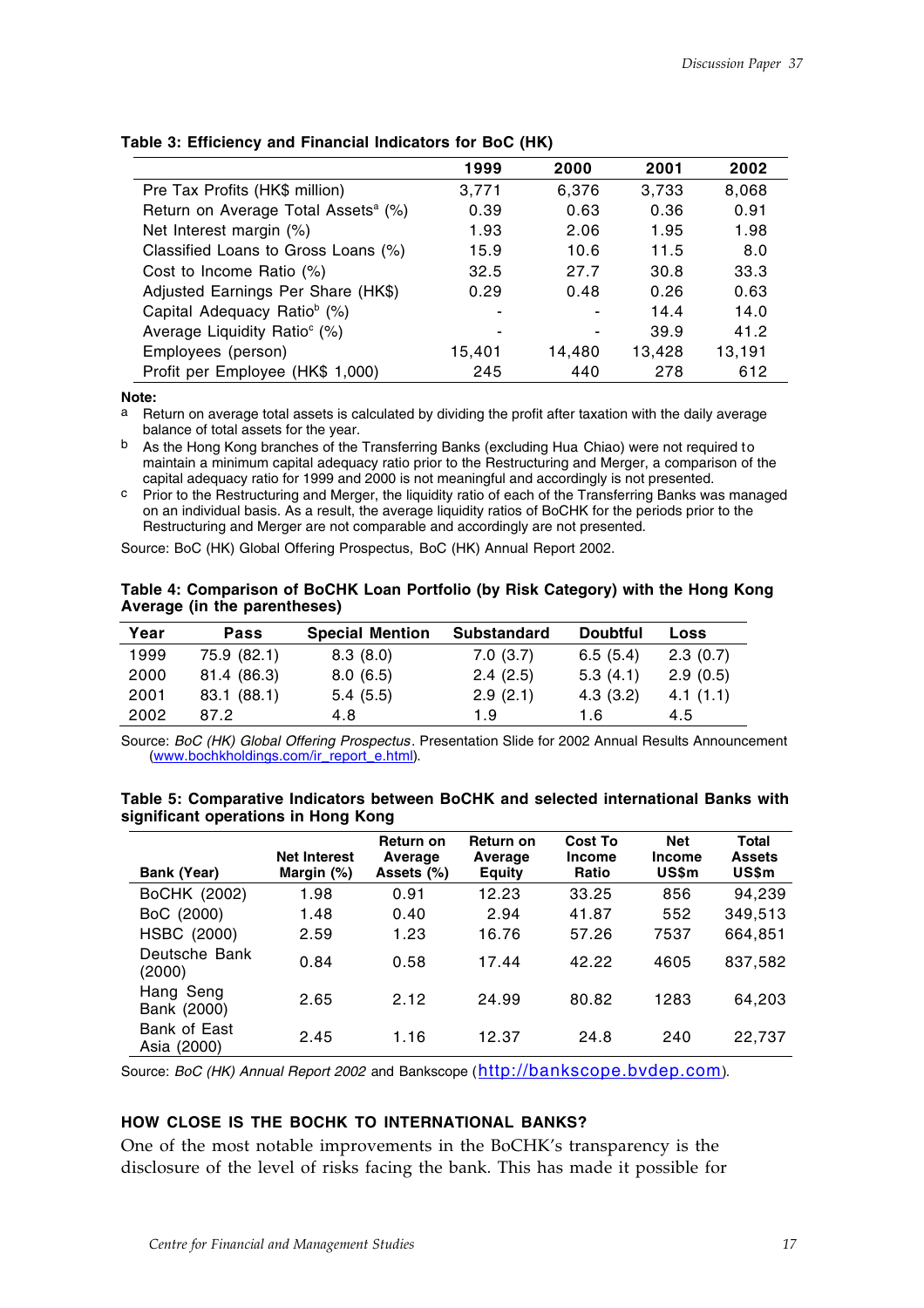potential investors to make meaningful comparisons between the BoCHK and other international banks. One area that has proved particularly contentious for China's banks is the issue of NPLs. Table 4 provides a breakdown of BoCHK's loan portfolio by risk category. In comparison with the average loan portfolios of Hong Kong's banking industry, it is evident that the BoCHK has made significant progress since 1999 in reducing the percentage of classified loans in its portfolio. This has brought it much closer to the industry norms. In the run-up to the listing, the proportion of loans in the pass category increased from 75.9 per cent in 1999 to 83.1 per cent in 2001, and further to 87.2 percent by the end of 2002. Around the time of its listing in July 2002, the BoCHK had managed to perform better than the Hong Kong average in the first three categories of classified loans, although the loss rate was still increasing. The table also indicates that by the end of 2002, the BoCHK had an NPL rate of 8 per cent (sum of the ratios in the "substandard", "doubtful" and "loss" categories), much lower than its parent company and the banking sector in China generally, but still much higher than the average of 5 per cent in Hong Kong. Some of Hong Kong's better-rated banks, such as Hang Seng and the Bank of East Asia, reported NPL rates of 3.1 per cent during 2001 ("BoC pre-markets IPO", *Finance Asia*, 24 June 2002). Nevertheless, this scale of improvement is impressive and interesting as it illustrates how preparation for the IPO acted as a catalyst for the BoCHK's reform. Prior to this reorganisation, the BoC was able to operate in Hong Kong's banking industry with poor risk controls and high NPL rates that were inferior to other banks, and with little imperative for real reform.

Table 5 provides an indication of how well the BoCHK has converged towards other international banks with significant operations in Hong Kong in terms of performance and size of operation. While the bank is considerably smaller than other large international banks in terms of total assets and income, it appears to compare quite favourably in terms of costs. In terms of returns, the BoCHK is rapidly approaching comparable levels with its international peers, whereas the BoC's position is much less favourable. Tables 3 and 4 together indicate that the financial performance of the BoCHK is rapidly converging towards the norms of international banks in Hong Kong. This convergence is important as international investors are unlikely to favour investing in the BoCHK unless its financial performance is comparable with international norms. These impressive improvements are persuasive for the Chinese government and other state-owned banks because it shows the significant benefits of the deep structural reform induced by the international listing in a large state bank.

# **7. Concluding Remarks: Lessons for Corporate Governance Reform in China**

The conventional approach to comparative corporate governance issues has tended to assume that specific systems of governance adopted by a specific country determine corporate governance practices in the country. More recently the focus of this approach has been on legal origins. However, this paper has shown that in a country with weak legal systems like China, there exists significant inter-firm variation in corporate governance practices. In particular, the case of the BoCHK that we have examined indicates that the system of corporate governance at firm level can be reformed even under weak domestic institutional structures. This helps explain why variations in governance practice may exist. Enterprises can choose to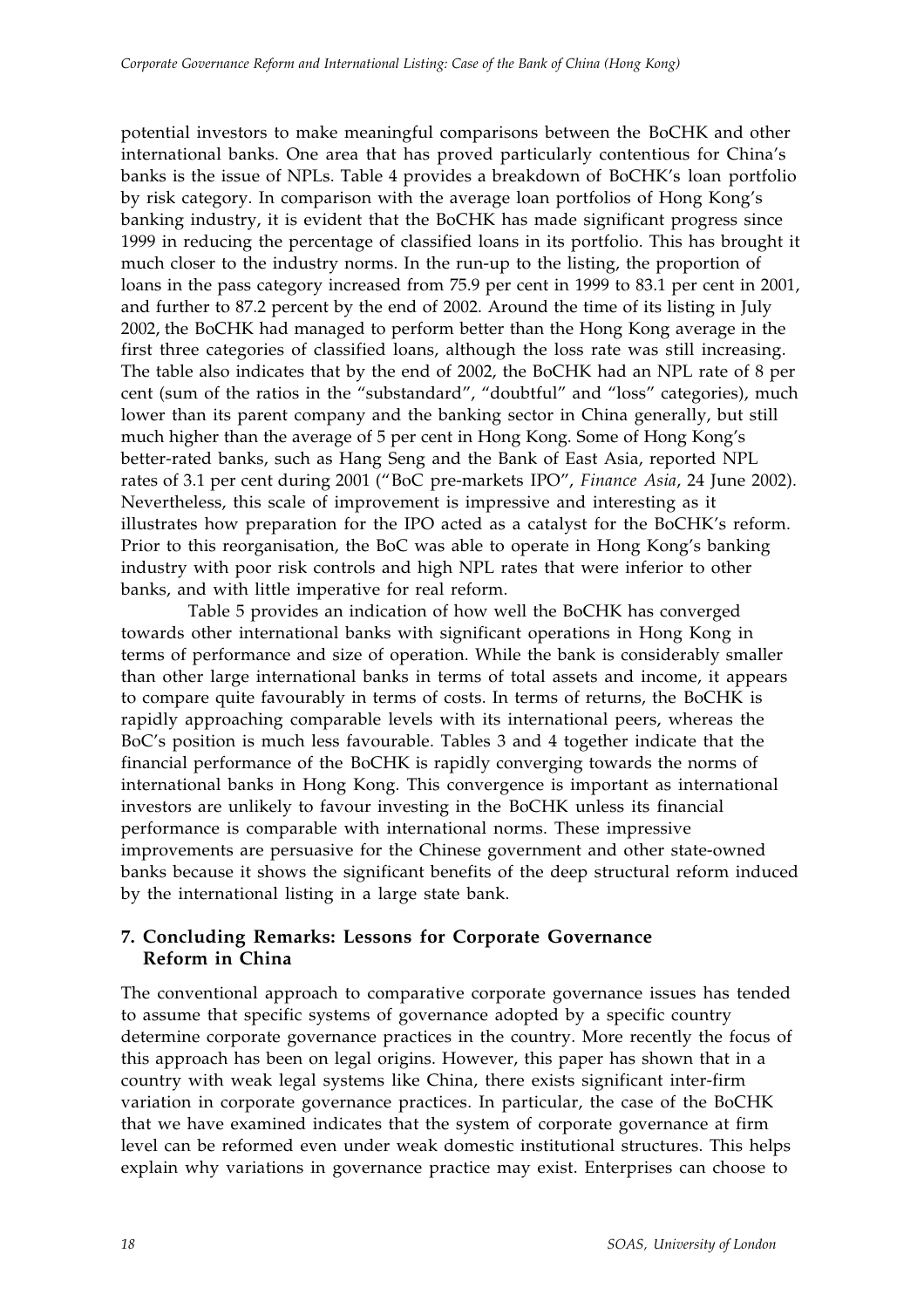be disciplined and regulated by an outside institution. For the BoCHK, choosing to be regulated by the Hong Kong stock market forced it to comply with the market's rules and put it under the supervision of more developed capital markets.

A number of factors appear to be crucial in creatng differences between domestic and international listings. Of particular importance in the case of the BoCHK was the real independent audit, which was required by the HKSE in advance of its IPO. Domestic listings are only subject to audit by domestic auditors. However, similar to the legal system, China has yet to develop a proficient and independent auditing profession. Allen *et al* (2002) note that the most glaring problem in China's accounting system is the lack of independent professional auditors. The IPO audit process proved particularly telling for the BoCHK. It forced the revelation of a host of poor management and risk control practices. More importantly, it resulted in the BoCHK reforming many of it practices, including those concerning the classification of loans, an issue that is particularly pressing for China's banking sector.

The role of Hong Kong's legal system is also significant here. Hong Kong's corporate law and its enforcement mechanisms offer much greater protection to minority shareholders than China's company law, which has been handicapped by a lack of enforceability. In particular, it serves as a deterrent against discretionary political intervention in the running of the banks. It also limits the ability of enterprises to engage in stock-market abuses such as lending money to parent companies and market speculation, practices that are rife even in some of China's better regarded enterprises ("Casino Capital", *The Economist*, 6 February 2003). Thuss listing in Hong Kong facilitates standardising the relationship between the state council (via the BoC) and the board of directors. The appointment of independent (non-executive) directors places an additional check on the actions of the state-appointed board. In brief, this type of international listing-induced reform is particularly innovative in the context of Chinese corporations because it provides not only a driving force but also mechanisms for a convergence towards international best practices.

The case of the BoCHK has also illustrated some limitations of international listings in improving firm-level governance. Recent revelations of new scandals suggest that improvements in disclosure and transparency have not been sufficient and that the bank has retained some of the bad habits of its past. The BoCHK claimed at the time of its listing that all the bad news had come out at once, thus allowing the listed entity a clean bill of health. The revelations of new scandals imply that the external disciplines imposed by an international listing may not be fully adequate when dealing with problematic industries such as China's banking sector where poor governance practices are deeply rooted. Although the BoCHK is now under the pressure to "self-discipline" itself in order to re-convince shareholders that it has departed from the poor practice associated with China's banking sector, some internal disciplinary mechanisms are needed for sustaining the new dynamics brought about by the IPO and the first year of the floatation. The minority 22 per cent of total shares allocated to private institutional and individual shareholders seems too small to have a substantial effect on the internal governance of the group. Further privatisation of the bank is clearly an appealing option in this regard, as expected by the Standard Chartered Bank and other minority shareholders of the BoCHK.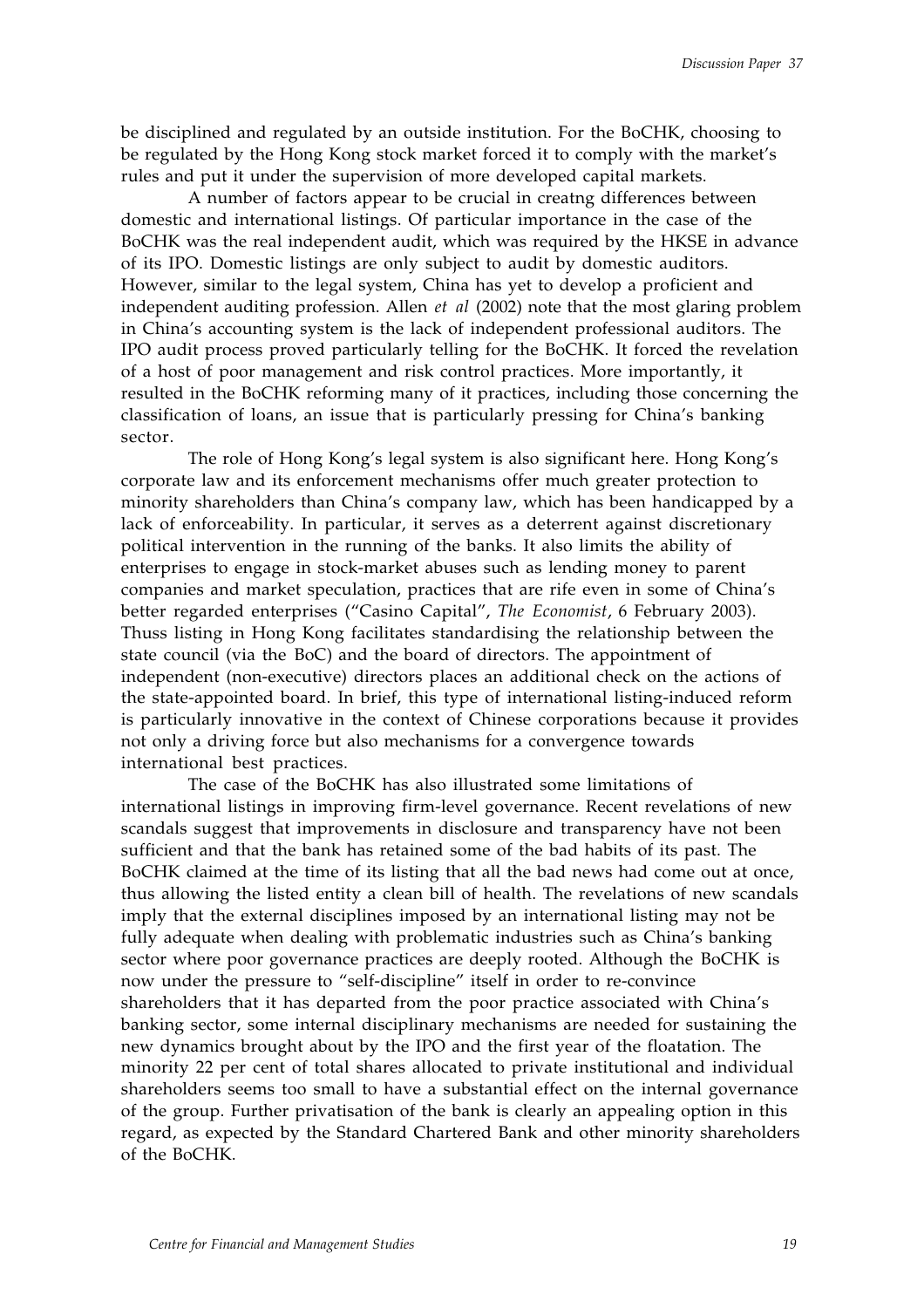To explore the implication of the BoCHK's restructuring for the reform of the state sector in China, an important question is to what extent this type of international listing-induced reform can be replicated in other enterprises. The improved credit ratings achieved by a number of enterprises listed on international capital markets (Section 2) indicate that such reform can be replicated across a broad spectrum of enterprises. There is also evidence to suggest that there is potential for a spill-over effect from this type of reform. For example, Korczak and Bohl (2002) indicate that international listings have positive spill-over effects on the enterprises listed on domestic stock markets in Central and East European economies and that these effects prove useful for enterprises that are not in a position to gain international listings. In the case of the BoCHK, the international listing brought into the public domain significant information regarding malpractice at the BoC, its parent company. These exposures forced the BoC to tidy up its operations in New York and in China in order to improve its reputation and image. In order to comply with Hong Kong's laws, the BoC was required to standardise its dealings with its listed subsidiary, thus helping to improve certain aspects of its own corporate governance. International listings can also contribute to domestic capital market reform through the role of demonstration, interaction, and information exchanges (www.csrc.com.cn).

Whether to promote international listing has become a conscious aspect of Chinese policy is unclear, however the trend especially among larger enterprises reflects an increasing desire to list on HKSE, NYSE and London Stock Exchanges. For example, in 2003, Chinese companies made up 35 per cent of Hong Kong's stock market capitalisation compared to 7 per cent in 1995 ("Casino Capital", *The Economist*, 6 February 2003). Furthermore, the improved credit rating achieved by these internationally listed enterprises is unlikely to be mere coincidence. It is therefore evident that choosing to be regulated by international capital markets has considerable scope as a policy for advancing corporate governance reforms in China.

A broader implication of this paper for general comparative corporate governance study is that it illustrates the potential for moving beyond reiterating institutional limitations in transitional and developing economies. It argues that more emphasis should be placed on innovative reforms that can be made, despite the constraints of poor institutional development.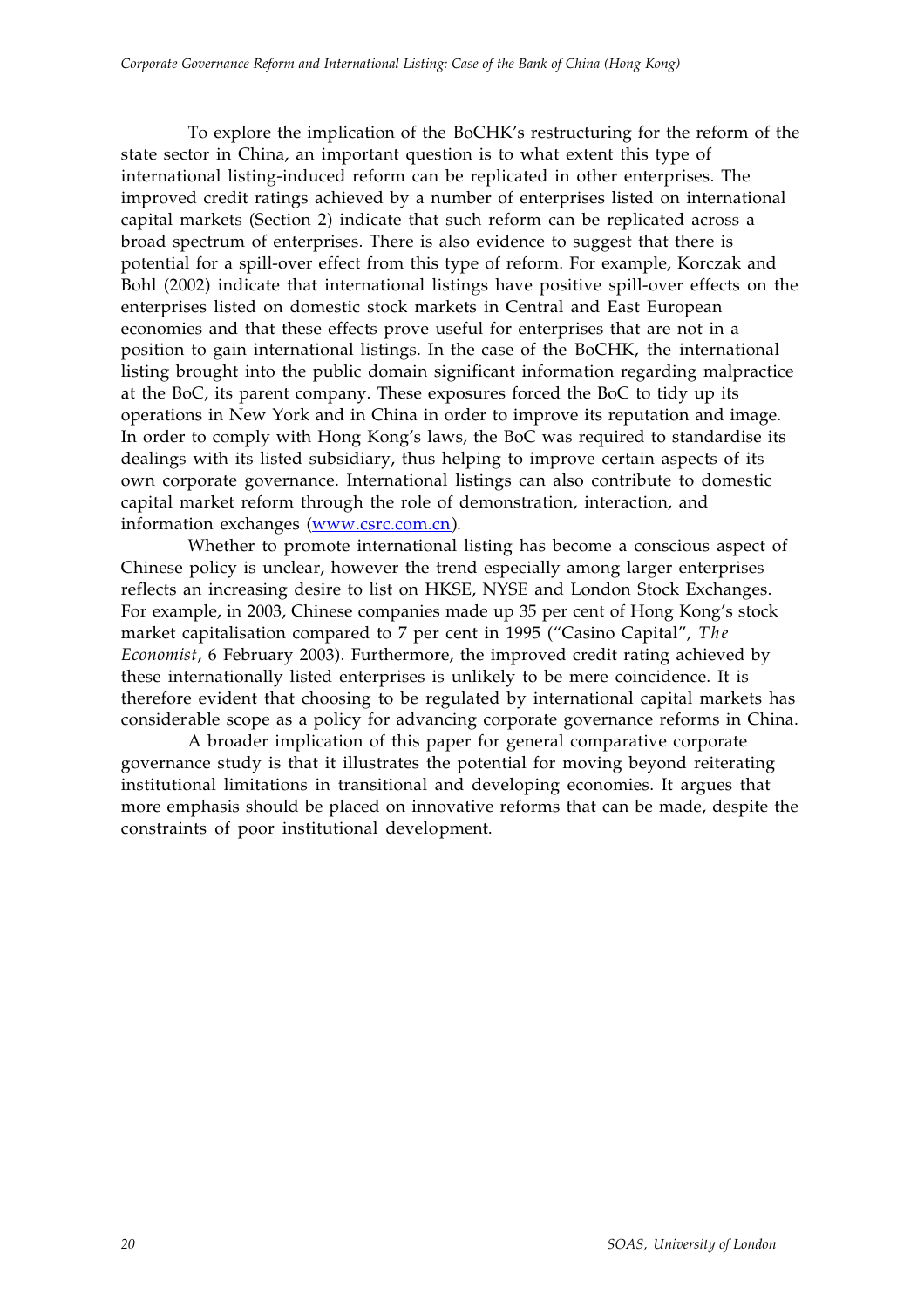## **References**

- Allen, F., J. Qian and M. Qian, 2002. "Law, Finance, and Economic Growth in China" Working paper, The Wharton Financial Institutions Center: University of Pennsylvania.
- Berkman, H., R. Cole and J. Fu, 2002. "From State to State: Improving corporate governance when the government is a large block holder" Unpublished working paper, University of Auckland.
- Black, B., 2001. "Does Corporate Governance Matter? A Crude Test Using Russian Data", *University of Pennsylvania Law Review*, 149: 2131–50.
- Bruton, G.D. and D. Ahlstrom, 2003. "An institutional view of China's venture capital industry: Explaining the differences between China and the West", *Journal of Business Venturing*, 18, pp. 233–59.
- *The Business Times* (Singapore).
- Coffee, J.C., 1999. "The Future as History: The Prospects for Global Convergence in Corporate Governance Convergence and its Implications", Working Paper, No.144, Center for Law and Economic Studies, Columbia University School of Law (NY).
- Chang, E.C. and S. Wong, 2002. "Managerial Discretion and Corporate Performance of China's Listed Companies", Unpublished working paper, University of Hong Kong.
- *The Economist*.
- *Emerging Market Monitoring*.
- *Far East Economic Review*.

FinancialAsia.com.

- *Financial Times*.
- Korczak, P. and M.T. Bohl, 2002. "Return, Performance, and Liquidity of Cross-Listed Central European Stocks", Working paper: European University Viadrina Frankfurt.
- La Porta, R., F. Lopez-de-Silanes, A. Shleifer and R. Vishny, 1997. "Legal determinants of external finance", *Journal of Finance*, vol. 52, 1131–50.

\_\_\_\_\_ , 1998. "Law and Finance", *Journal of Political Economy*, 106: 1113–55.

\_\_\_\_\_ , 1999. "Corporate Ownership around the World", *Journal of Finance*, 52: 471–517.

\_\_\_\_\_ , 2000. "Investor protection and corporate governance", *Journal of Financial Economics*, vol. 58 (1), pp. 3–27.

- Levine, Ross, 1999. "Law, finance, and economic growth", *Journal of Financial Intermediation*, vol. 8 (1), pp. 36–67.
- Nolan, Peter H., 2001. *China and the Global Business Revolution*, Palgrave: Basingstoke.

Pagano, M., A.A. Roell and J. Zechner, 2002. "The Geography of Equity Listing: Why do Companies List Abroad?" *Journal of Finance*, 57 (6), pp. 2651–94.

- Qi, D., W. Woody and H. Zhang, 2000. "Shareholding Structure and Corporate Performance of Partially Privatised Firms: Evidence From Listed Chinese Companies", *Pacific-Basin Finance Journal*. 8, pp. 587–610.
- *South China Morning Post*.

*People's Daily*.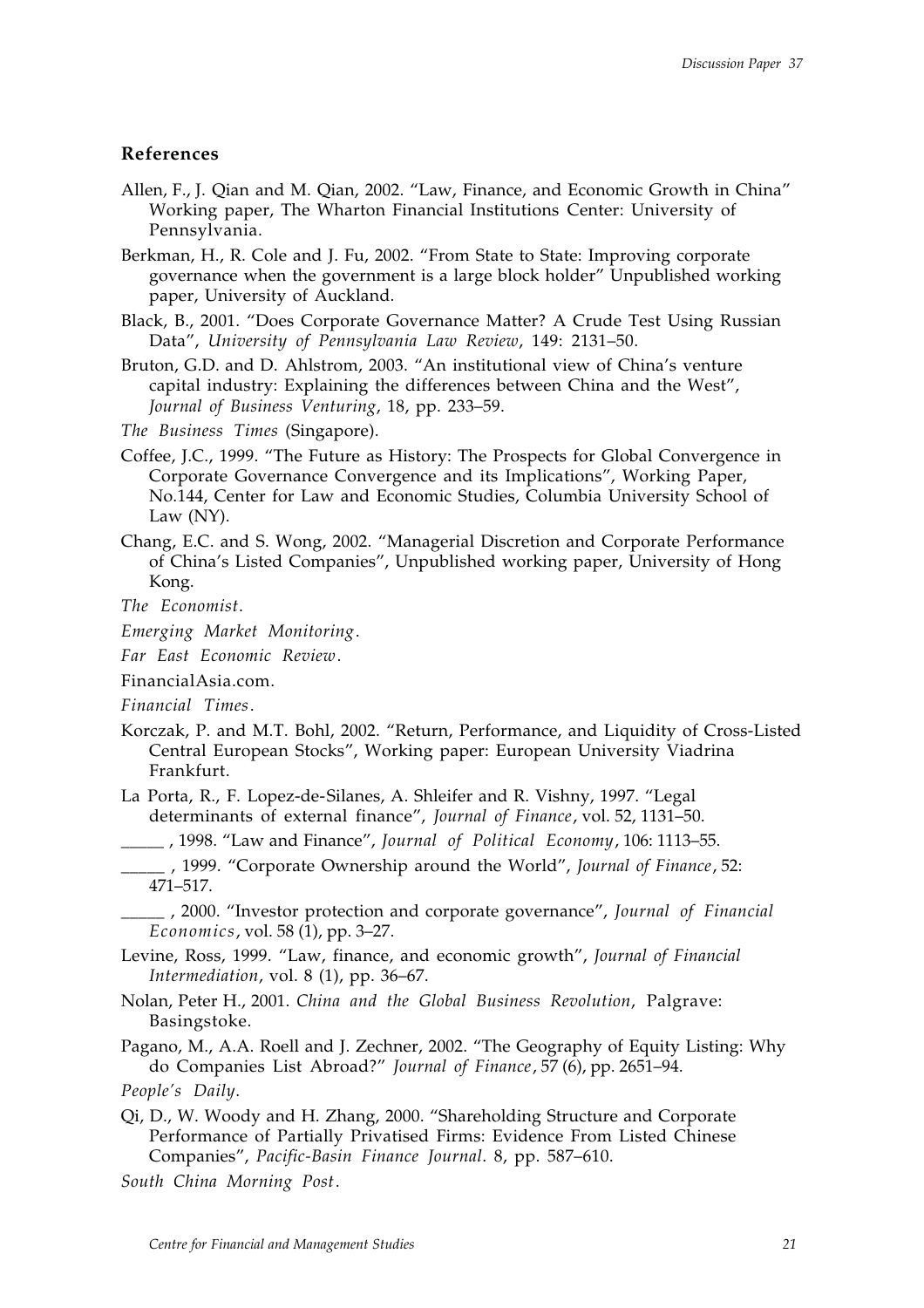- Tenev, S. and C. Zhang, 2002. "Corporate Governance and Enterprise Reform in China: Building the Institutions of Modern Markets", The World Bank and International Finance Corporation: Washington.
- Tian, L., 2002. "Government Shareholding and the Value of China's Modern Firms", Unpublished working paper, London Business School.
- Xinhua Financial Network (XFN), 2002. "Credit Ratings Methodology: XFN-Far East China Credit Rating", on www.xfn.com/creditrating/.
- Xu, X. and Y. Wang, 1999. "Ownership Structure and Corporate Governance in Chinese Stock Companies", *China Economic Review*, 10, pp. 75–98.